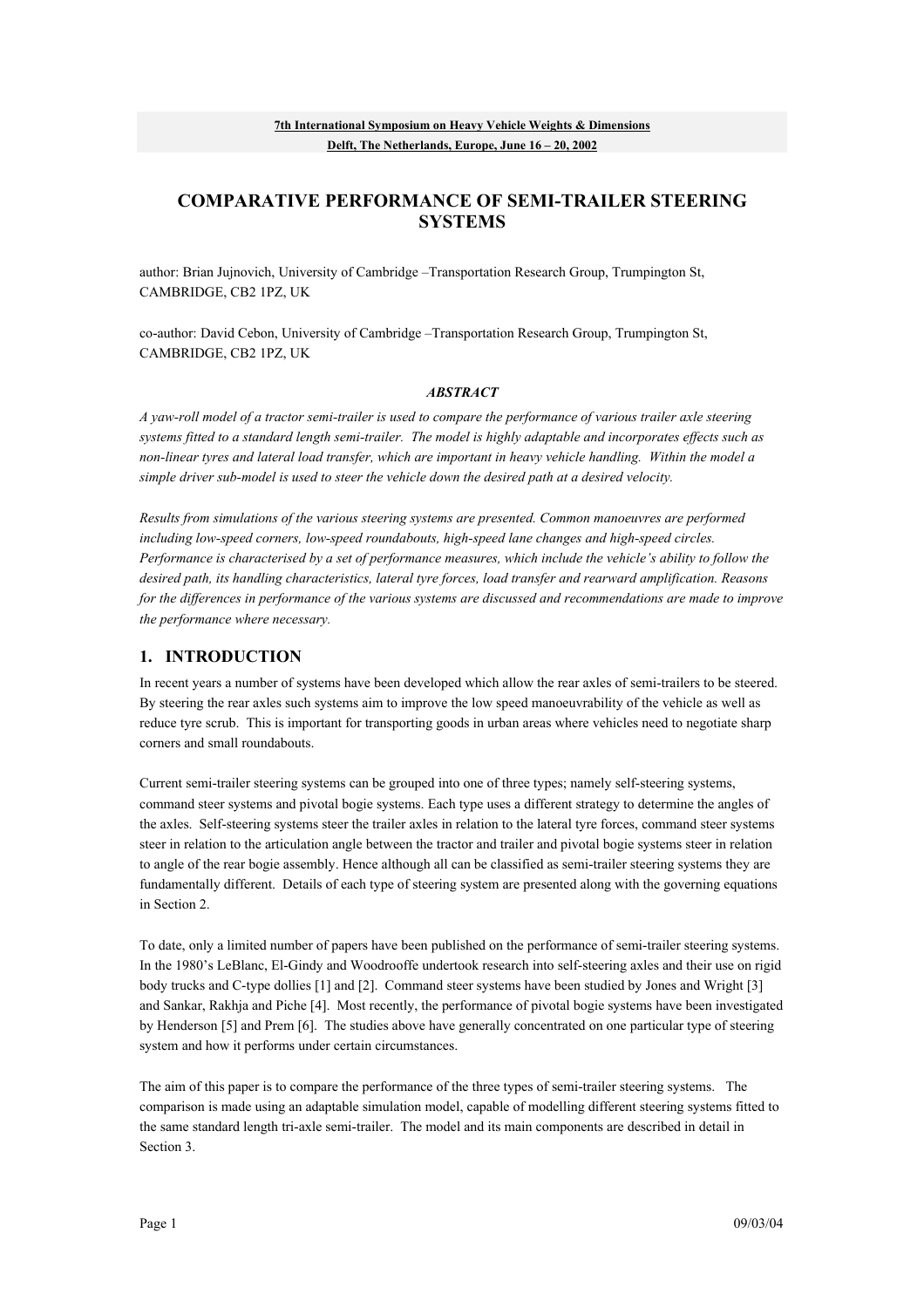To quantify the high and low speed performance of the steering systems a comprehensive set of performance measures where used. The measures are introduced in Section 4 and tabulated in Table 1. The measures are mainly based on those proposed for Performance Based Standards (PBS) legislation in Australia.

The results from the comparative study are presented and discussed Section 5. The discussion includes how the results from the steering semi-trailers compare to the fixed baseline trailer as well as how the results compare to the proposed PBS limits. Reasons for differences in performance are given.

Finally, conclusions are drawn in Section 6 regarding how the various semi-trailer steering systems compare along with their potential advantages and limitations. Future work required in this area is also described, including validation of the model and comparison of the simulation results with field tests data.

### **2. DESCRIPTION OF SEMI-TRAILER STEERING SYSTEMS**

#### 2.1. Self-Steering Systems

Self-steering systems are the most widely used type of semi-trailer steering system, mainly due to their simplicity and low cost. In typical systems the rearmost fixed axle in the tri-axle group is replaced with a self-steering axle. The most popular type of self-steering axle is an "automotive style" self-steering axle. This is similar in design to a conventional steering axle but with a positive trail. Instead of being controlled by a steering box, the steering of the axle is typically controlled by a preloaded spring and damper attached to the trailing arm. The purpose of the spring-damper is to help centre the axle, offset the effects of unbalanced braking and provide lateral forces at low angles of steer necessary to prevent instability. Mechanisms are usually incorporated into the designs to lock the axle when travelling in reverse.

When a semi-trailer fitted with a self-steering axle transverses a low-speed corner the wheels on the self-steering axle align with the direction of travel. This reduces the lateral forces acting on the self-steering axle. Lateral forces on the other axles are also reduced because the self-steering axle decreases the magnitude of any "locked-in" lateral forces associated with the axle group. Hence the self-steering axle is generally beneficial to tyre wear on all axles.

A self-steering axle also improves the low-speed cornering and manoeuvrability of a vehicle. Since the selfsteering axle generates little lateral force when cornering it can be neglected. This reduces the effective wheelbase of the semi-trailer to that of an equivalent fixed tandem semi-trailer (i.e. a semi-trailer without the self-steering axle).

The degree to which a self-steering axle steers is determined by the balance of moments about its king pins. For normal running it can be assumed that longitudinal tyre forces are negligible and thus the tyres are subjected to lateral forces only. LeBlanc et al. [2] showed that self-steering axles generally have a non-linear relationship between the steer angle and the lateral tyre force, as shown in Figure 1. This relationship can be represented by the following equation;

$$
\delta = \begin{cases}\n\frac{F_y}{K_1} & , |F_y| < F_{yc} \\
\frac{F_y}{K_2} + \frac{F_{yc}}{K_2} \left(1 - \frac{K_2}{K_1}\right) & , |F_y| > F_{yc}\n\end{cases} \tag{1}
$$

where

 $\delta$  = Steering angle [rad]

 $F_y$  = Total lateral tyre force acting on axle [N]

 $F_w$  = Centring force [N]

 $K_1, K_2$  = Axle Cornering Stiffnesses [N/rad]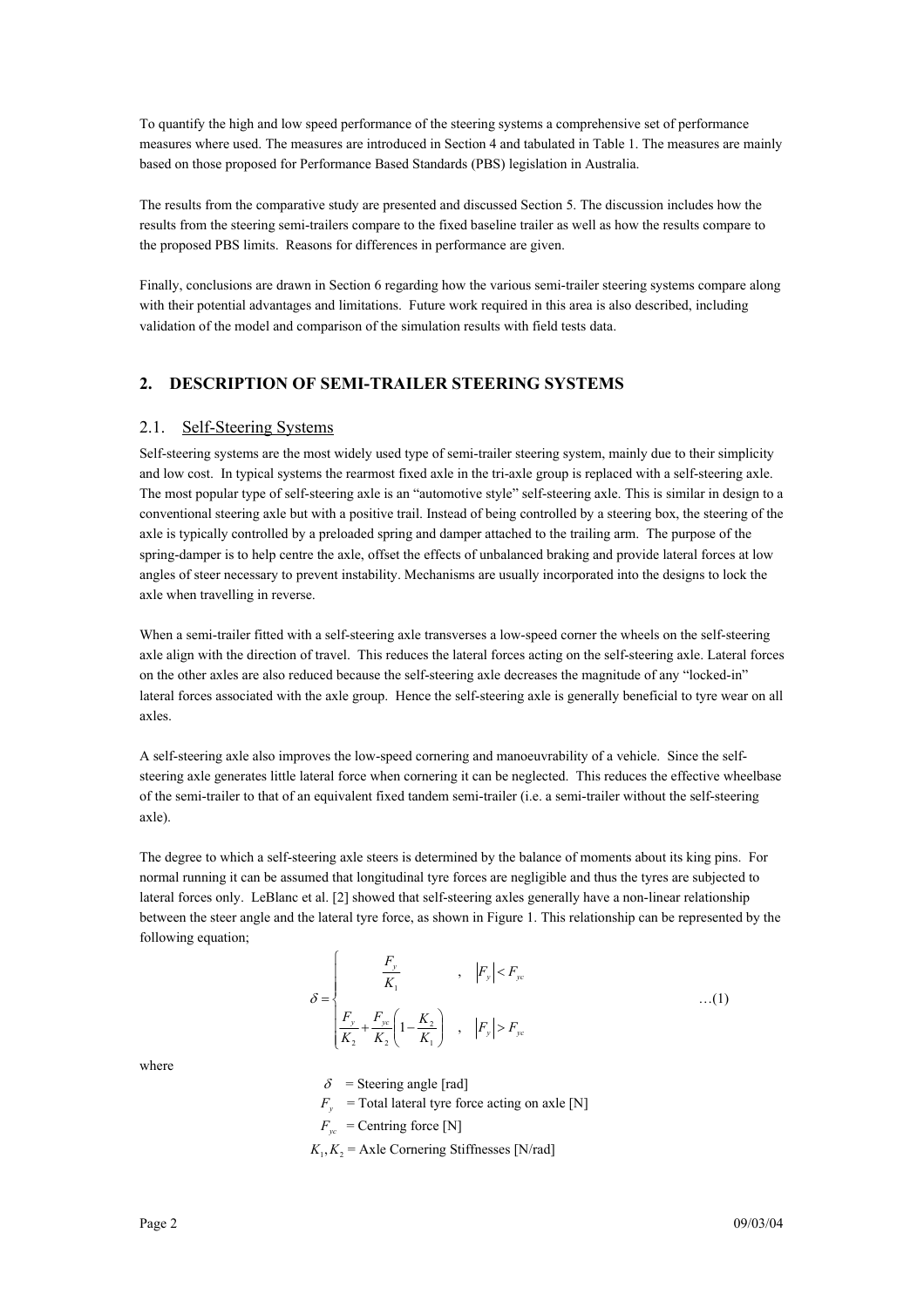Hence a self-steering axle is relatively stiff in yaw at low steer angles but becomes relatively compliant at larger steer angles.

#### 2.2 Command Steer Systems

In a typical command steer system the rear two fixed axles in the tri-axle semi-trailer group are replaced with conventional style steering axles. These axles are made to steer in relation to the articulation angle between the tractor and semi-trailer. The articulation angle is sensed using either electronics or a special ballrace attached to the trailer side of the fifth wheel. This angle then transmitted to the steering axles electronically or via mechanical or hydraulic linkages.

The equations that govern the behaviour of a command steer system can be obtained by considering the vehicle in a low speed turn, as shown in Figure 2. In order to have no sideslip the rearmost wheels need to be steered so that their normals pass through the same centre as the front trailer axle. This eliminates the lateral tyre forces on the rear axles and eliminates locked in forces in the group, both of which are beneficial to tyre wear.

The following relationships between the articulation angle and steer angles can be obtained from the geometry of the system:

$$
\delta_m = \tan^{-1}\left(\frac{d \cdot \sin \Gamma}{b \cdot \cos \Gamma - a}\right) \tag{2}
$$
  

$$
\delta_r = \tan^{-1}\left(2 \cdot \tan(\delta_m)\right)
$$

where;

 $\Gamma$  = Articulation angle [rad]  $\delta_m$ ,  $\delta_r$  = Middle axle and rear axle steer angles [rad]  $a = 5$ <sup>th</sup> wheel to rear tractor axle distance [m]  $b = 5<sup>th</sup>$  wheel pin to front trailer axle distance [m]  $d =$  Spacing between trailer axles [m]

Note that the relationships are non-linear. However, if small angles are assumed they can be linearized giving the following relationships:

$$
\delta_m = \frac{d}{b-a} \times \Gamma
$$
  
\n
$$
\delta_r = 2.\delta_m
$$
...(3)

Thus the steering angles are directly proportional to the articulation angle. The small angle approximation is valid for most vehicle operating conditions. However, on very tight radii turns the angles become significant and thus a system designed with a linear relationship does not quite achieve the desired steering angle. This results in small lateral forces being applied to the steering axles and a slight decrease in the cornering radius.

Like the self-steering system, the command steer system also effectively reduces the wheelbase of the semi-trailer. Since both rear axles generate no lateral forces in a turn they can be neglected and the wheelbase of the semi-trailer is reduced to that of an equivalent fixed single axle semi-trailer, as indicated on Figure 2.

#### 2.3 Pivotal Bogie Systems

Pivotal bogie systems have been used for some time in the heavy haulage industry as a means of steering extremely long semi-trailers. It is only recently however that this principle has been applied to normal length semi-trailers.

In a pivotal bogie system a ballrace-mounted tri-axle bogie assembly replaces the fixed-axle trailer group. The ballrace allows this assembly to yaw freely relative to the trailer chassis. The bogie consists of a fixed front axle and two steered rear axles, which steer in relation to the angle between the bogie and the trailer chassis. Thus the axles progressively steer as the angle between the bogie and the trailer increases, bringing the bogie back inline with the trailer chassis.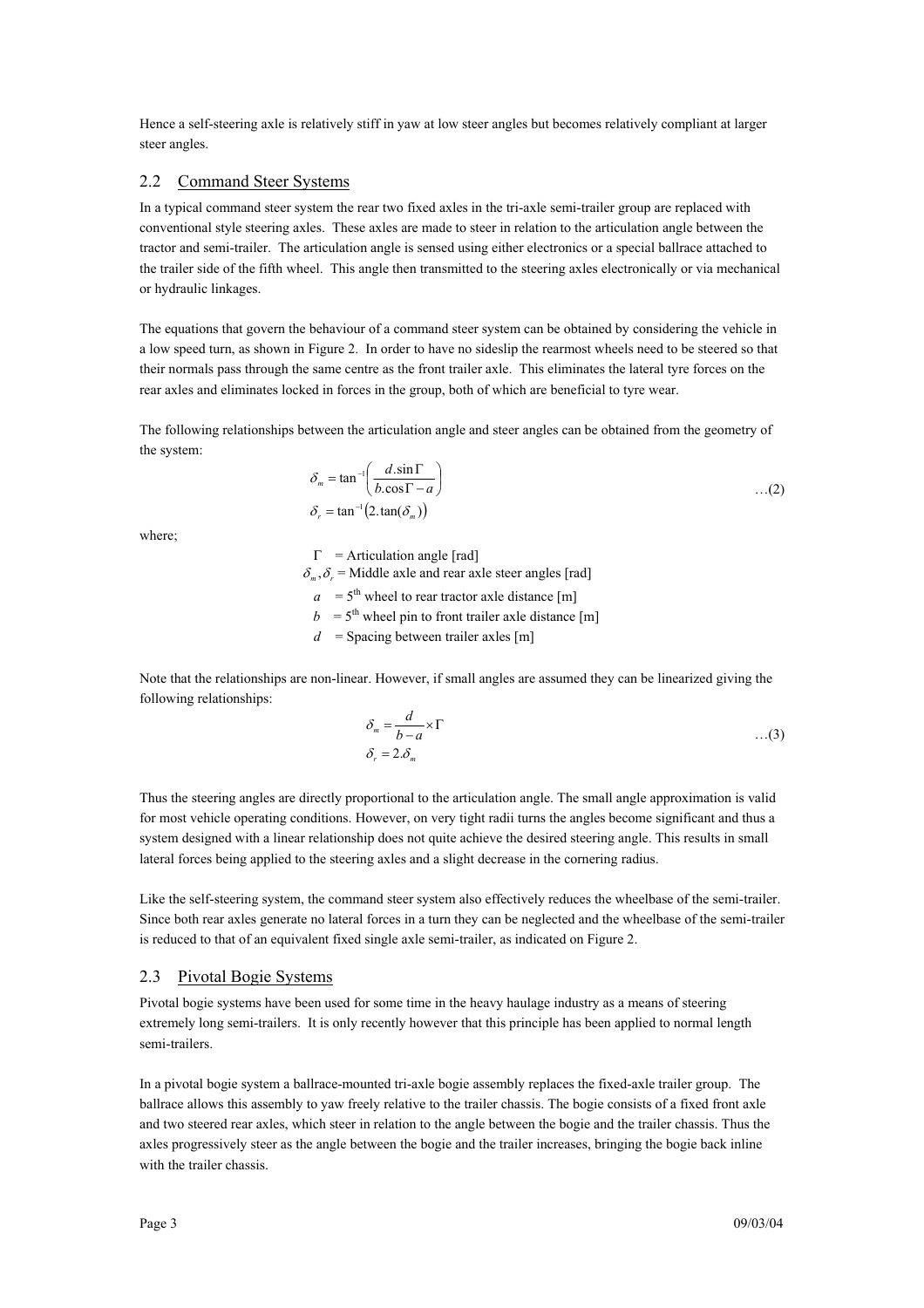The governing equations for a pivotal bogie system can be derived in a similar manner to the command steer equations. Figure 3 shows a simplified representation of a pivotal bogie system in a curve. To minimise the lateral tyre forces and turning radius the rearmost wheels must again steer such that their normals pass through the instantaneous turning centre. The geometry dictates the following relationships:

$$
\delta_m = \tan^{-1}\left(\frac{2.d.\sin\beta.\cos\beta}{b.\cos\beta - a + 2(d - c)\sin^2\beta}\right) \tag{4}
$$
  

$$
\delta_r = \tan^{-1}\left(2.\tan\left(\delta_m\right)\right)
$$

where;

 $\beta$  = Bogie angle [rad]  $c =$ Trailer centre axle to ballrace distance [m]

Again, the relationships are non-linear due to the bogie articulation and steer angles. Assuming small angles results in the following linearized equations:

$$
\delta_m = \frac{2d}{b-a} \times \beta \qquad ...(5)
$$
  

$$
\delta_r = 2.\delta_m
$$

Comparison of equation (5) with equation (3) reveals that the relationship is the same as a command steer system but with half the gain. Thus the small angle approximation and fifth wheel offset associated with the command steer system produce similar errors in a pivotal bogie system.

By steering all of the axles in the tri group a pivotal bogie system is able to greatly reduce the effective wheelbase of the semi-trailer. For such a system the wheelbase is approximately half of the distance from the fifth wheel to the bogie ballrace, as indicated on Figure 3. Thus the effective wheelbase is approximately half that of a standard fixed tri-axle semi-trailer.

#### **3. SIMULATION MODEL**

In order to compare the performance of the various steering systems a roll-yaw model was developed in Simulink. The model consists of a single drive tractor unit coupled to a triaxle semi-trailer. The equations of motion for the system are similar to those used in the UMTRI yaw-roll model [7]. Parameters for the model were chosen to represent a typical European articulated tanker vehicle that complies with current UK legislation [8]. Critical weights and dimensions are shown on Figure 4.

The simulation model has yet to be fully validated although preliminary results from the model were compared with those from other yaw-roll models. Such models have been found to quite accurately represent real vehicles in basic handling manoeuvres. Full validation of the model will be achieved in the near future by comparing simulated results to those from field tests. This is the subject of ongoing work.

The main difference between this model and a conventional articulated vehicle model is the way in which the semi-trailer axle group is modelled. In most vehicle models the axles are non-steerable and connected directly to the trailer chassis. However in this model the axles are steerable and connected to a ballrace mounted bogie assembly.

The steering input to the trailer axles can be varied to suit the type of steering system. For a fixed axle system the steering input is zero and the axles are locked. For a self-steering system the input is the axle's lateral force. For a command steer system the input is the semi-trailer articulation angle. Finally, for a pivotal bogie system the input is the bogie articulation angle.

In a similar manner the bogie can be locked or released to suit the type of steering system. For fixed, self-steering and command steer systems the bogie is locked to the trailer chassis. For a pivotal bogie system the bogie is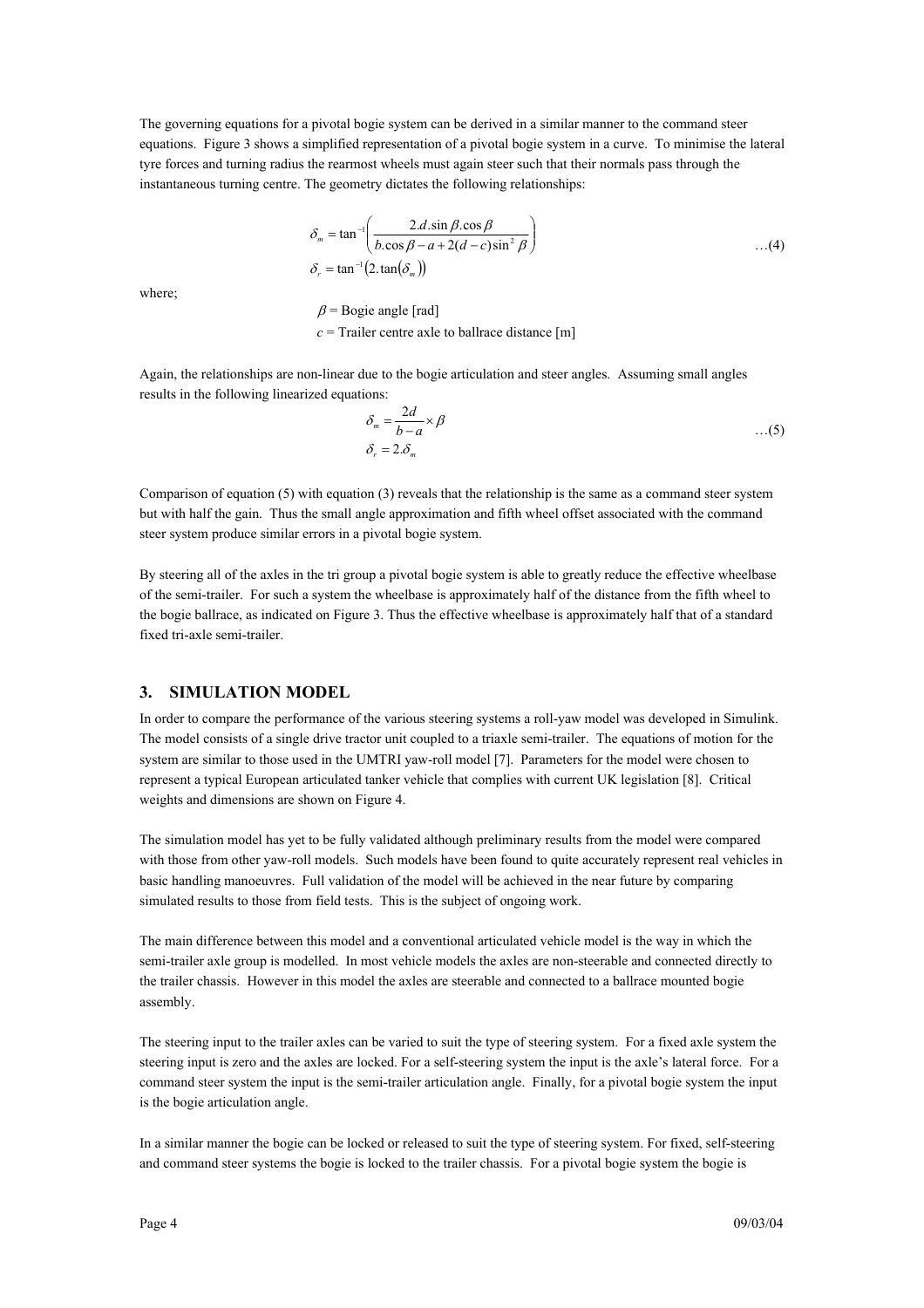released. Thus by choosing the steering input and locking or releasing the bogie the steering systems investigated in this paper can be modelled.

A simplified block diagram of the model is given in Figure 5. Each of the main elements are discussed in the sections below.

#### 3.1 Driver Sub-Model

The driver sub-model determines the front axle steering angle required to make the vehicle move along the desired path. The sub-model uses a preview controller that steers in proportion to the lateral offset between the desired path and the vehicle's current heading at a user defined preview distance from the front axle *L*, as shown in Figure 6. Thus;

where

 $\delta_1 = K_1 x$  ...(6)

 $\delta_1$  = Front axle steer angle [rad]  $x =$ Lateral offset [m]  $K_1$  = User selectable gain

The desired path can be selected from a list of standard manoeuvres or input directly by the user. Standard manoeuvres include constant radius circles, 90-degree bends and SAE lane changes [9].

#### 3.2 Semi-Trailer Steer Angle Sub-Model

The semi-trailer steer angle sub-model outputs the steer angle of each of the steered semi-trailer axles. The block essentially applies equation (1), (2) or (4) depending on which type of steering is selected; self-steer, command steer or pivotal bogie.

#### 3.3 Static Vertical Load Sub-Model

The static vertical load sub-model is used to determine the static vertical load on each axle based on the mass and geometry information for each body input by the user. In the model it is assumed that there is perfect loadsharing between the triaxle trailer group so that each axle has the same static vertical load.

#### 3.4 Lateral Load Transfer Sub-Model

The lateral load transfer sub-model calculates the additional load transferred to each wheel when the vehicle is subjected to a lateral acceleration. The model initially determines the roll angle of the tractor and trailer body based on the roll stiffness of each axle and the compliance of the chassis' and fifth wheel. The lateral load transfer for each axle is then computed. The variation in roll stiffness due to the tractor and bogie articulation angle is taken into account.

The results from the lateral load transfer sub-model are added to the static vertical loads to yield the total vertical load on each wheel of the vehicle.

#### 3.5 Tyre Force Sub-Model

The tyre force sub-model determines the lateral force generated by each wheel based on the vertical load and slip angle. The model is based on an empirical "brush" model with a parabolic pressure distribution and is similar to the models used by Billing [10] and Radt and Milliken [11]. The model, however, takes into account the nonlinear relationship between vertical tyre load and lateral stiffness as described by Fancher et al. in [12]. In the model the lateral tyre force is described by the equation;

$$
F_y = \begin{cases} F_z \cdot \overline{C} \cdot \delta - \frac{F_z \cdot \overline{C}^2}{3\mu} \delta^2 + \frac{F_z \cdot \overline{C}^3}{27\mu^2} \delta^3 & , & \delta < \frac{3\mu}{\overline{C}} \\ \mu.F_z & , & \text{elsewhere} \end{cases} \tag{7}
$$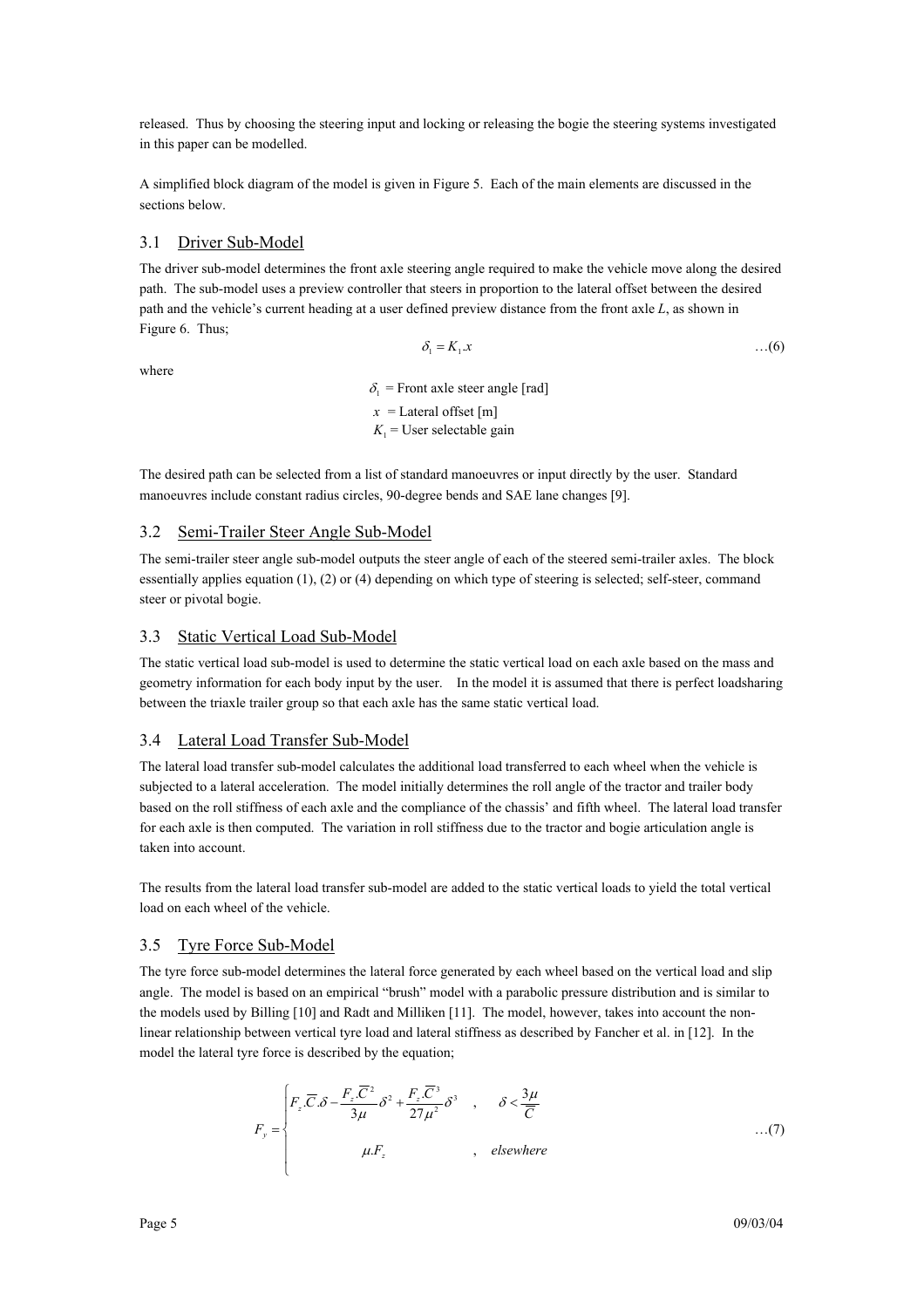where

 $F_y$  = Lateral tyre force [N]  $F =$ Vertical tyre force [N]  $\mu$  = Coefficient of friction  $C_1$  = Tyre cornering coefficient  $\lceil \text{rad}^{-1} \rceil$  $C_2$  = Tyre curvature coefficient  $[(N.*rad*)^{-1}]$  $\overline{C} = C_1 + C_2 F_1$  [rad<sup>-1</sup>]

### 3.6 Vehicle Dynamics Sub-Model

The vehicle dynamics sub-model calculates the displacements, velocities and accelerations of the vehicle's constituent bodies, namely the tractor, semi-trailer and bogie. Application of Newton's Laws of motion to the bodies yields nine differential equations. A further four differential equations are obtained by considering the force balance at the fifth wheel and bogie ballrace. These equations are solved simultaneously to determine the body accelerations and coupling forces. Body displacements and velocities are then calculated by integration of the body accelerations.

Four test vehicles were constructed using the model. The first represented a typical articulated vehicle with fixed semi-trailer axles, which was used as a baseline for comparison purposes. The other test vehicles contained one of each of the semi-trailer steering systems in question.

### **4. PERFORMANCE MEASURES**

In order to compare the performance of the various steering systems a set of performance measures was defined. These measures were used to judge how well each semi-trailer steering system performed relative to a standard fixed semi-trailer and the other steering systems.

A comprehensive set of performance measures for heavy vehicles was compiled by Australia's National Road Transport Commission (NRTC) as part of their performance based standards project [13]. These have recently been reviewed and updated following a review of the characteristics of Australia's heavy vehicle fleet [14]. It was decided to use the NRTC measures as a basis for this study. Only measures deemed relevant to trailer steering systems were selected.

In addition to the NRTC measures, two measures that are applicable to tractor/semi-trailer units operating in the UK were defined. The measures were the maximum swept path width and peak trailer lateral tyre force associated with a vehicle travelling in a small radius circle at low speed. These measures were deemed important for vehicles that have to manoeuvre around tight roundabouts.

The complete set of performance measures used in this study is shown in Table 1.

### **5. RESULTS**

For each test vehicle, simulations were conducted of the vehicle undergoing the six manoeuvres outlined in Table 1. Results from these simulations were used to determine the twelve performance measures for each vehicle. These are shown in absolute terms in Table 2 and relative to the fixed-axle trailer vehicle in Table 3. Each measure is discussed in detail below.

#### 5.1 Low-Speed Corner Swept Path Width  $(SPW_{90})$

As expected, all steering systems reduced the width of the swept path of the vehicle when travelling around a lowspeed corner. Hence an articulated vehicle with a semi-trailer steering system can better negotiate tighter corners and narrower roads compared to a conventional articulated vehicle. This is evident in Figure 7a, which shows the path followed by each test vehicle's trailer group. A narrower swept path is one of the major benefits of installing a trailer steering system.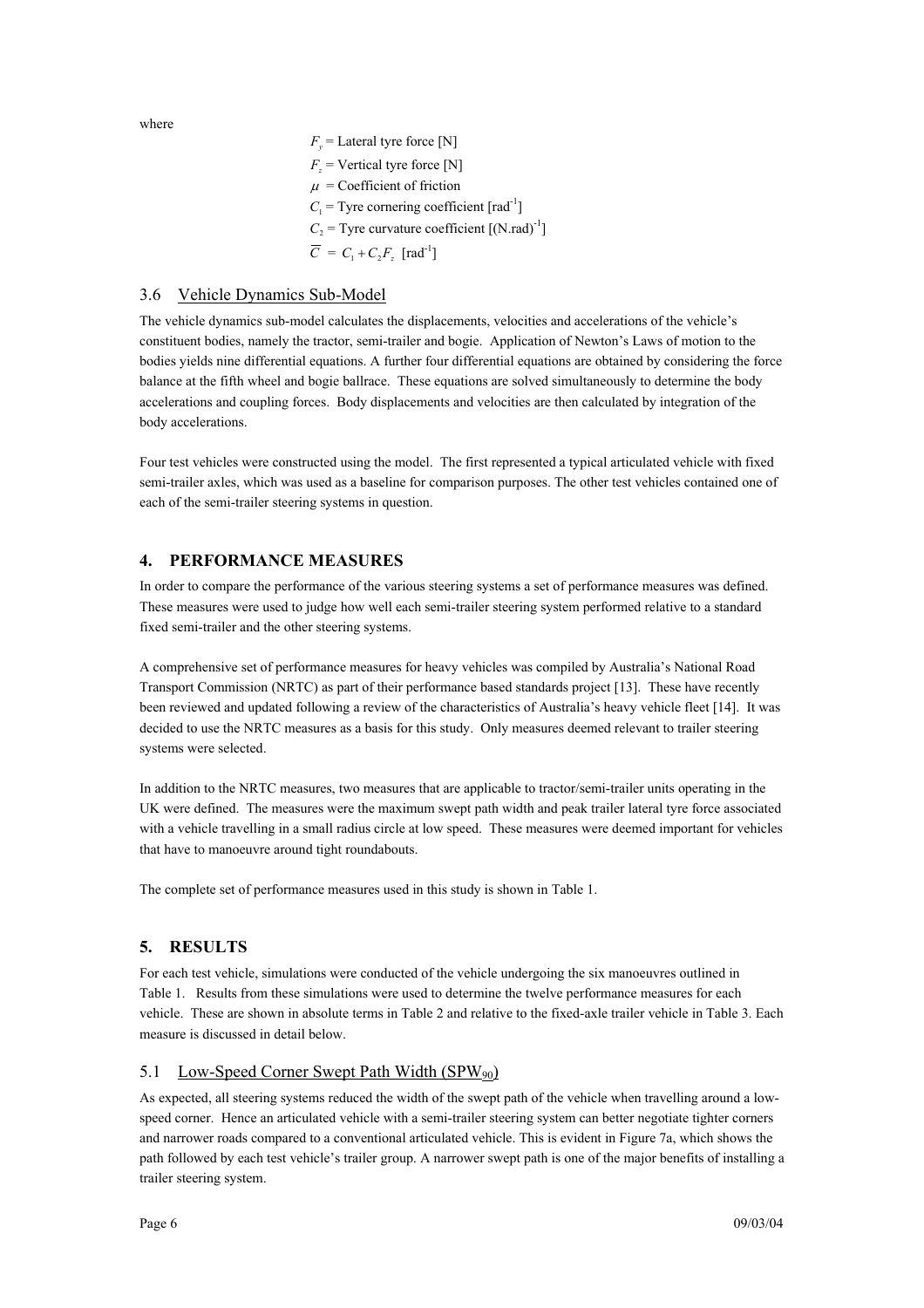The narrower swept path opens up the possibility of using the vehicle on narrower roads. An indication of the suitability of a vehicle to a particular road type can be gained by comparing its swept path to the NRTC proposed performance level in Table 1. For travel on arterial roads  $SPW_{90}$  must be less than 7.4 m. All vehicles, including the fixed semi-trailer, passed the arterial road criterion (Table 2). For travel on local roads  $SPW_{90}$  must be less than 5.0 m. Only those vehicles with semi-trailer steering systems passed this criterion. Thus fitting of semitrailer steering systems could allow articulated vehicles to be used on local roads as well as arterials.

The relative ability of each of the semi-trailer steering systems to reduce  $SPW_{90}$  can be obtained by comparing the values in Table 3. The best performing system was found to be the pivotal bogie system, which reduced  $SPW_{90}$  by 27%. For the pivotal bogie vehicle the swept path was only 1.3m wider than the vehicle, indicating excellent tracking. The superior tracking performance of the pivotal bogie system is primarily a result of its effective wheelbase being approximately half that of the fixed semi-trailer.

The command steer system reduced SPW<sub>90</sub> by 11%. In a corner the command steer system steers two of the axles to reduce the effective wheelbase of the trailer to that of an equivalent single. The least effective system was the self-steer system, which reduced  $SPW_{90}$  by only 6%. The reduction in performance is due to steering only one of the axles in the group and hence only reducing the wheelbase of the trailer to that of an equivalent tandem. To improve tracking two self-steering axles could be fitted to a trailer. However, this is seldom done in practice because it can lead to stability and tracking problems at high speed.

## 5.2 Tail Swing (TS)

All steering systems investigated increased the amount of entry tail swing compared to a fixed semi-trailer. The order of performance was found to be opposite to that of SPW90. The best performing steering system was the self-steer system while the worst was the pivotal bogie, as shown in Table 3. Entry tail swing of the pivotal bogie was above the proposed NRTC limit as indicated in Table 2.

The increased entry tail swing associated with steering semi-trailers is due to their greater effective rear overhang. All steering systems reduce the effective wheelbase of the semi-trailer to reduce the amount the vehicle cuts in on a corner. However, reducing the effective wheelbase increases the effective rear overhang, producing more tail swing.

The fixed semi-trailer, self-steer and command steer systems exhibited no tail swing on exit. In contrast the exit tail swing of the pivotal bogie semi-trailer was above the proposed NRTC limit. Such tail swing may prove to be a problem since drivers are not used to taking it into account when exiting a corner.

The difference in exit tail swing performance is due to differences in the paths the vehicles follow through the corner. The fixed, self-steer and command steer semi-trailers remain inside of the path of the tractor throughout the turn. The pivotal bogie semi-trailer, however, overshoots the path of the tractor on exit, as highlighted in Figure 7a. This overshoot causes the tail to swing out.

Tail swing performance of any of the steering systems can be improved by moving the trailer group rearwards to reduce the amount of rear overhang. However, this will also lead to an increase in SPW<sub>90</sub> and possible uneven loading distribution between axle groups. Thus the location of the trailer group has to be chosen to produce the best compromise between tail swing, SPW<sub>90</sub> and load distribution. The ideal location will vary depending on the type of steering system used.

### 5.3 Steer Tyre Friction Demand (STFD)

Steer tyre friction demand was found to reduce with the addition of a semi-trailer steering system, as shown in Table 3. The order of performance was similar to  $SPW_{90}$ , with the best performing system the pivotal bogie and the worst the self-steer axle. All systems had STFD values well below the NRTC proposed level in Table 1 and therefore this area is not of real concern for the type of articulated vehicle simulated.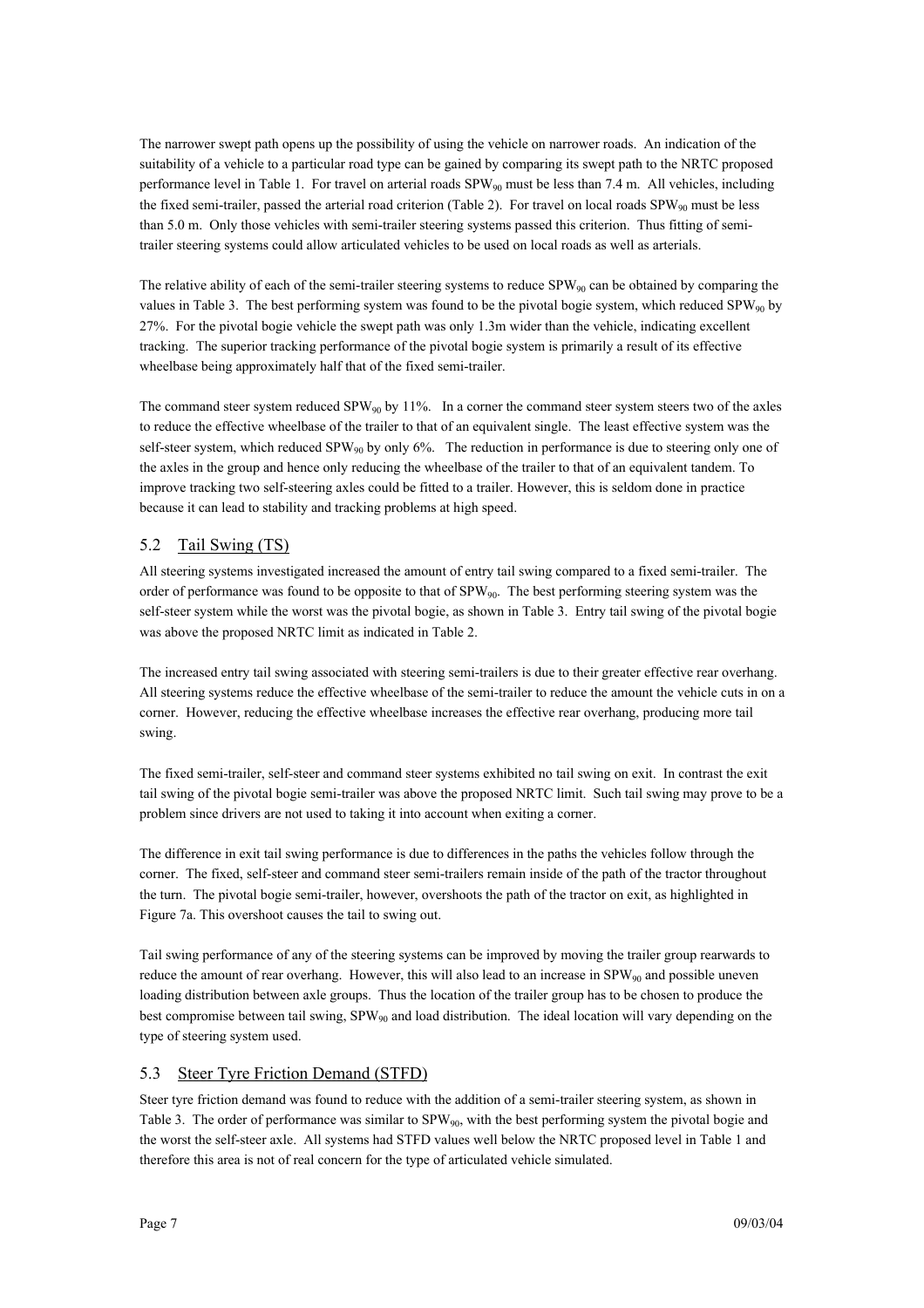# 5.4 Low-Speed Corner Lateral Tyre Force (LTF<sub>90</sub>)

All steering systems investigated were effective at reducing the lateral tyre forces generated by the drive and trailer wheels when travelling around a low-speed corner.  $LTF_{90}$  gives a relative indication of the amount of tyre wear due to lateral sliding and associated surface damage to pavements due to shear. Lower lateral tyre forces reduce tyre wear and road damage, which are major benefits of installing a semi-trailer steering system.

The most effective systems at reducing lateral tyre forces were the command steer and pivotal bogie systems. Both produced similar results, reducing drive LTF<sub>90</sub> values by more than 60% and trailer group LTF<sub>90</sub> values by 50%, as shown in Table 3. This represents a substantial reduction in tyre and road wear. The reduction in lateral tyre forces on the trailer group is due to the steering systems aligning all trailer tyres with the direction of travel of the vehicle. The reduction in lateral forces on the drive axle is due to lower lateral forces being transferred from the semi-trailer to the tractor through the fifth wheel.

The self-steering axle was not as effective at reducing lateral tyre forces. Nonetheless, it still reduced drive and trailer LTR<sub>90</sub> values by more than 20%. The decrease in performance compared to other systems is due to only steering one of the trailer axles. Opposing "locked in" lateral forces are still developed by the two front trailer axles which leads to higher trailer and drive axle lateral forces.

# 5.5 Low-Speed Circle Swept Path Width (SPW<sub>360</sub>)

The width of the swept path of the vehicle when travelling around a low-speed circle gives an indication of the vehicle's ability to negotiate roundabouts. This measure differs from  $SPW_{90}$  because the increased time in the circle allows the vehicle to obtain steady state or equilibrium conditions. A plot of the path followed by each of the trailers compared to the desired path is shown in Figure 7b.

As expected, most vehicles had a greater swept path width when travelling in a circle compared to a corner, as seen by comparing Figures 7a and 7b. Relative performance compared to the fixed-axle trailer, however, was similar, as shown in Table 3. The exception was the pivotal bogie system, which had the same  $SPW_{90}$  and  $SPW_{360}$ . By contrast to the other systems, the pivotal bogie system's swept path width reached a peak near the start of the turn and reduced the further it travelled. Thus the maximum swept path width is independent on the length of curve traversed in a circle.

The level proposed for the swept path width in a corner was used as the acceptable swept path width in a circle, namely 5.0m for local roads. Only the command steer and pivotal bogie systems were found to pass this criterion. Hence it may be necessary to fit articulated vehicles with such semi-trailer steering systems if they are to be used on local roads containing tight roundabouts.

# 5.6 Low-Speed Circle Lateral Tyre Force (LTF<sub>360</sub>)

All vehicles had LTF<sub>360</sub> values that were slightly higher than their corresponding LTF<sub>90</sub> values, as shown in Table 2. This indicates that the steady state lateral tyre forces developed when traversing a circle are generally higher than the initial transient forces encountered on entry.

Although LTF<sub>360</sub> values were higher, their level relative to the fixed-axle trailer was similar, as shown in Table 3. The pivotal bogie and command steer systems still produced the lowest forces. The self-steer system did not reduce forces by the same extent but still showed marked improvement over the fixed-axle trailer.

# 5.7 Static Rollover Threshold (SRT)

All vehicles were found to have the same SRT. Hence SRT does not appear to be affected by the use of a semitrailer steering system. Similar results would be expected if tilt table tests were conducted on representative vehicles since the steering systems do not significantly alter the location of the centre of gravity or the suspension roll characteristics. The SRT was well above the proposed NRTC level of 0.35g.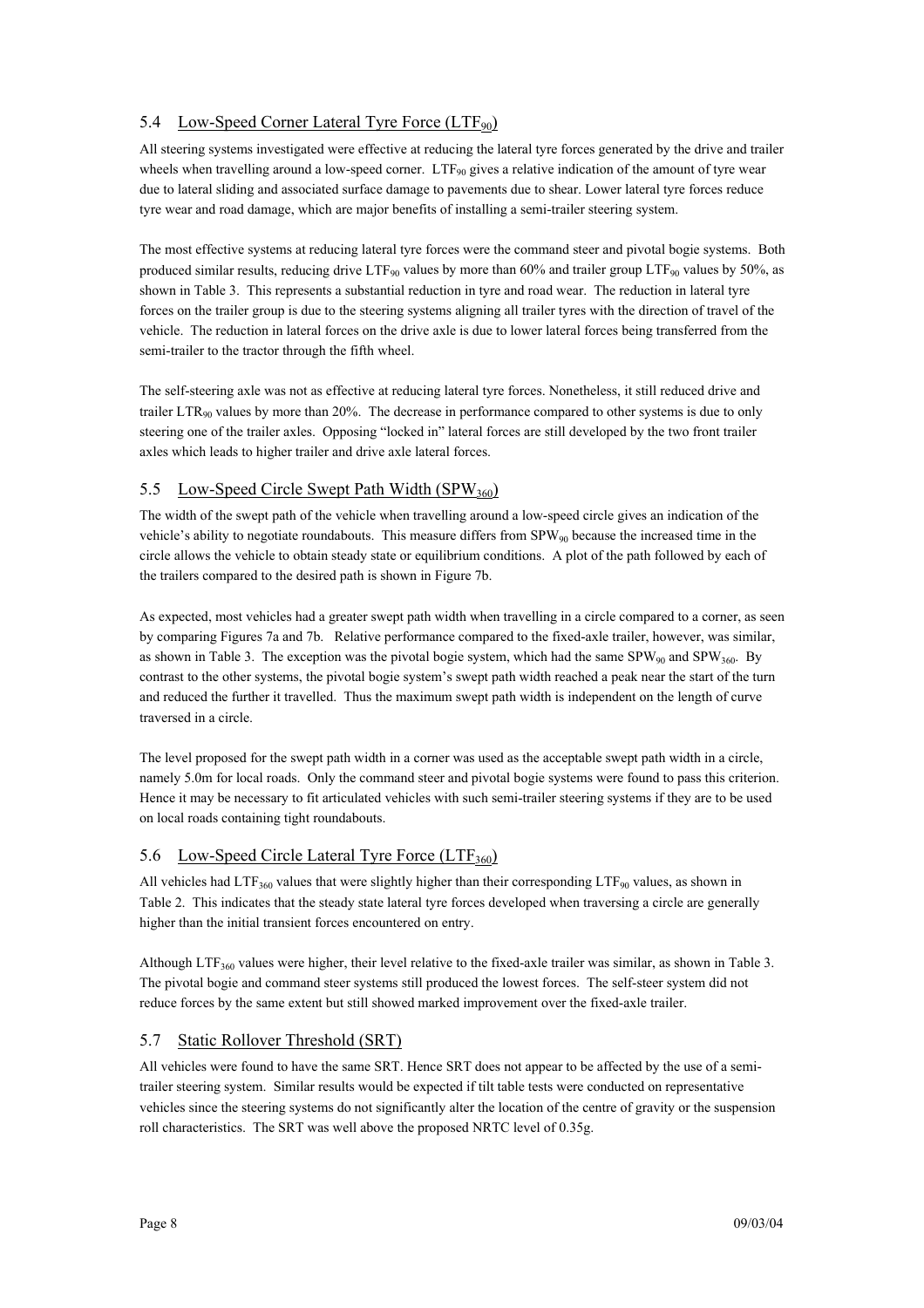## 5.8 Rearward Amplification (RA)

The level of rearward amplification was found to vary depending on the type of semi-trailer steering system used. Two of the three systems increased the level of rearward amplification, as shown in Table 2. The self-steering system, however, was found to have the same rearward amplification as the fixed-axle trailer. This is due to the self-steering axle being relatively stiff in yaw at low steer angles, allowing both systems to generate similar lateral tyre forces in high-speed manoeuvres.

The command steer system was found to have 20% more rearward amplification than the self-steer system while the pivotal bogie system had 30% more, as shown in Table 3. Both of these systems significantly reduce the lateral tyre forces which react inertial loads, hence they increase the lateral acceleration of the trailer unit in highspeed manoeuvres.

Although the command steer and pivotal bogie systems produced higher RA values, the values were still well below the proposed NRTC criterion in Table 1. Thus the increased rearward amplification should be acceptable. Note however, that the SAE lane change manoeuvre used to assess the level of rearward amplification is a relatively mild manoeuvre to perform with a tractor/semi-trailer vehicle. If more drastic manoeuvres are performed with such vehicles the additional rearward amplification could lead to premature rollover.

One way of limiting excessive rearward amplification is to prevent the trailer axles from steering at high-speeds, so the vehicle behaves like a fixed-axle trailer. Some commercially available command steer and pivotal bogie systems employ this strategy.

## 5.9 High-Speed Transient Offtracking (TO)

All steering systems tested had higher levels of transient offtracking than the fixed-axle trailer. A good indication of the relative performance of each system can be seen in the high-speed lane change paths in Figure 8.

By far the worst performing system was the pivotal bogie. This showed twice the amount of high-speed offtracking as the fixed-axle trailer. Motion of the bogie caused the trailer to overshoot when coming back in line with the tractor after a high-speed lane change.

The command steer and self-steer systems were found to have similar levels of performance, with the command steer system being slightly superior. Transient offtracking levels were 20% and 30% of that of the fixed-axle trailer, as shown in Table 3.

In all cases the level of transient offtracking was well below the NRTC proposed criterion in Table 1. Hence although the transient offtracking is worse it should be acceptable. Like rearward amplification, the increase in transient offtracking can be removed by locking the steering systems at high-speed.

### 5.10 Load Transfer Ratio (LTR)

LTR was found to vary with the type of steering in a similar manner to rearward amplification. The self-steering system performed the same as the fixed-axle trailer whilst the command steer and pivotal bogies were progressively worse. Compared to the proposed criterion, however, the load transfer ratios were quite similar and relatively low. Hence the load transfer ratios should be acceptable.

### 5.11 High-Speed Steady State Offtracking (SSO)

As with transient offtracking, all steering systems produced higher levels of high-speed steady state offtracking than the fixed-axle trailer. The command steer system was found to perform best, tracking just 10 mm outside of the fixed-axle trailer as shown in Table 3. The self-steer and pivotal bogie systems had similar results, both tracking 70 mm outside of the fixed-axle trailer. In absolute terms the small increase in offtracking due to the trailer steering system is insignificant. Hence high-speed steady state offtracking of steered semi-trailers is acceptable.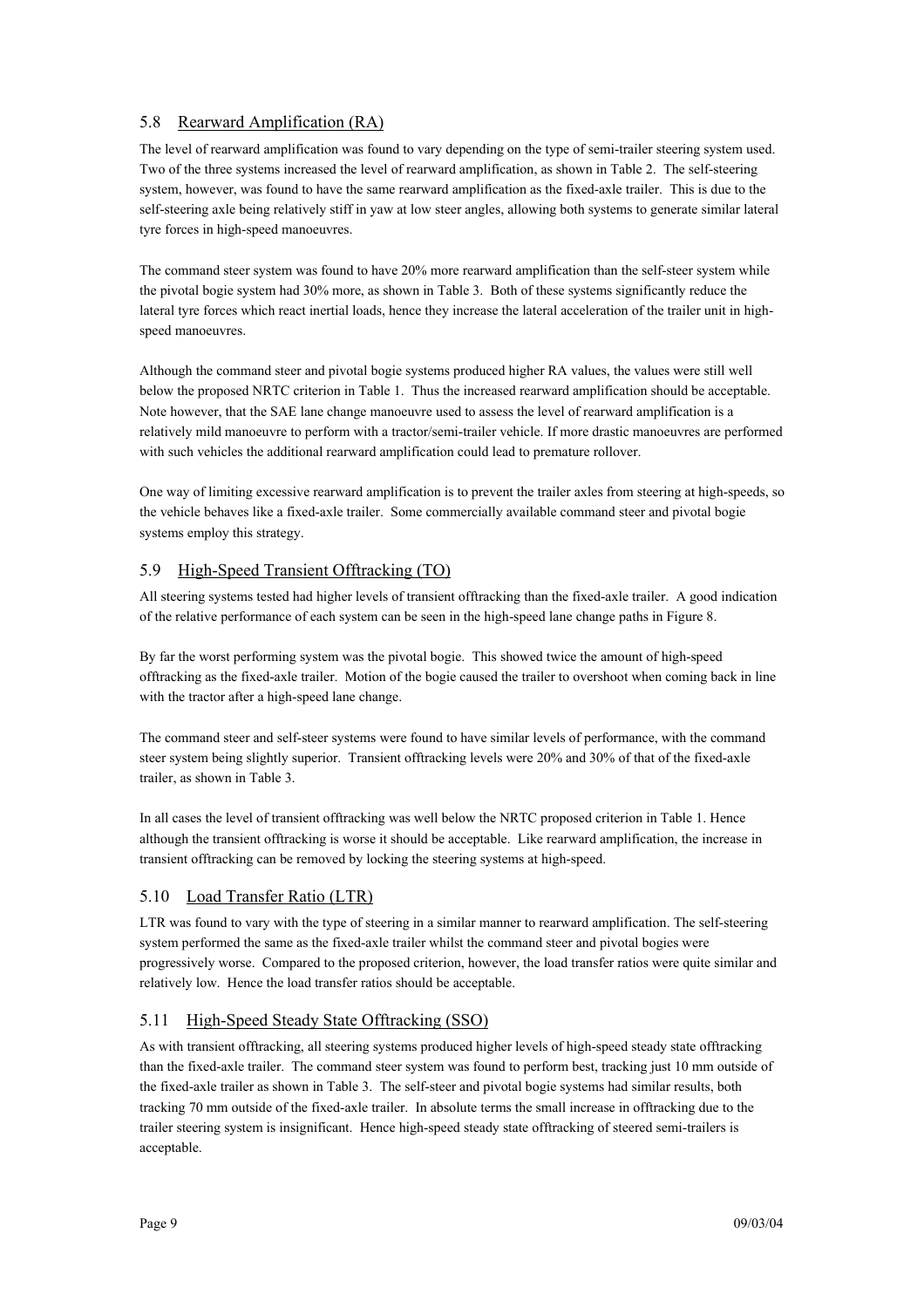Note that all vehicles, including the fixed-axle trailer, failed the proposed NRTC criterion. This indicates that the proposed criterion may be too stringent for the type of vehicle modelled.

### 5.12 Handling Quality (HQ)

The handling quality refers to the way a vehicle feels to the driver. A driver may find it difficult to control a vehicle with a significantly different handling quality to a conventional vehicle since it responds in an unexpected way to steering inputs.

Handling quality is usually evaluated using a tractor handling diagram, as shown in Figure 9. The plot shows the lateral acceleration vs.  $\delta - L/R$  relationship for the vehicle travelling at constant speed in a diminishing radius circle. The yaw stability of the vehicle can be evaluating by comparing the slope of the handling line to the critical understeer gradient  $K<sub>uer</sub>$  (indicated by the slope of the black line on the diagram). When the slope of handling curve reaches the critical value the vehicle exhibits yaw instability and becomes directionally unstable. It is desirable for a heavy vehicle not to become directionally unstable before reaching its rollover threshold. Points of yaw instability and rollover have been marked on the diagram.

From Figure 9 it is clear that the fixed, command steer and pivotal bogie vehicles have similar handling qualities while the self-steer vehicle is quite different.

The slopes of the command steer and pivotal bogie curves indicate that both vehicles in turn are slightly more understeer at low lateral acceleration levels and more oversteer at high acceleration levels compared to the fixedaxle trailer. The understeer gradient of the pivotal bogie vehicle reaches the critical level  $K_{\text{ucr}}$  before reaching the SRT. Hence it becomes directionally unstable before rolling over in contrast to the fixed-axle trailer and command steer vehicles.

The self-steer vehicle starts out being more understeer than the fixed-axle trailer. The understeer gradient stays relatively constant until the lateral acceleration reaches the point where the stiffness of the self-steering axle changes. The vehicle then suddenly becomes more understeer. As lateral acceleration levels increase above this point it becomes progressively more oversteer. The vehicle understeer coefficient reaches the critical level long before the vehicle reaches the static rollover threshold. Hence not only does it become directionally unstable but it does so long before the other vehicles.

In order to quantify the handling performance of a vehicle the NRTC had proposed using a "three point" method. This proposal is currently under review. The method involves looking at the slope of the curve or lateral acceleration at three critical points as shown in Table 1. The results of applying this method are presented in Table 2. All vehicles passed the three point criterion, even the self-steering vehicle with its vastly different handling characteristics. Thus it appears as if the proposed method may not easily indicate if a vehicle handles differently. A better, somewhat qualitative, indication is gained by looking at the complete handling diagram.

### **6. CONCLUSIONS**

Overall, semi-trailer steering systems were found to generally improve the low-speed performance of articulated vehicles. The main advantages of such systems are that they substantially reduce the vehicle's swept path width and lateral tyre forces. As a result semi-trailers fitted with these systems are generally more manoeuvrable, able to access more of the road network, have lower tyre wear and do less damage to the road surface whilst turning compared to conventional fixed-axle semi-trailers. The only disadvantage found at low-speed was an increase in the amount of tail swing.

The advantages gained at low-speed by semi-trailer steering systems are partially offset by poorer high-speed performance. Such systems generally increased rearward amplification and transient offtracking, which in the worst case could lead to high-speed stability problems. These areas can be improved, however, by locking the steering mechanisms at high speeds.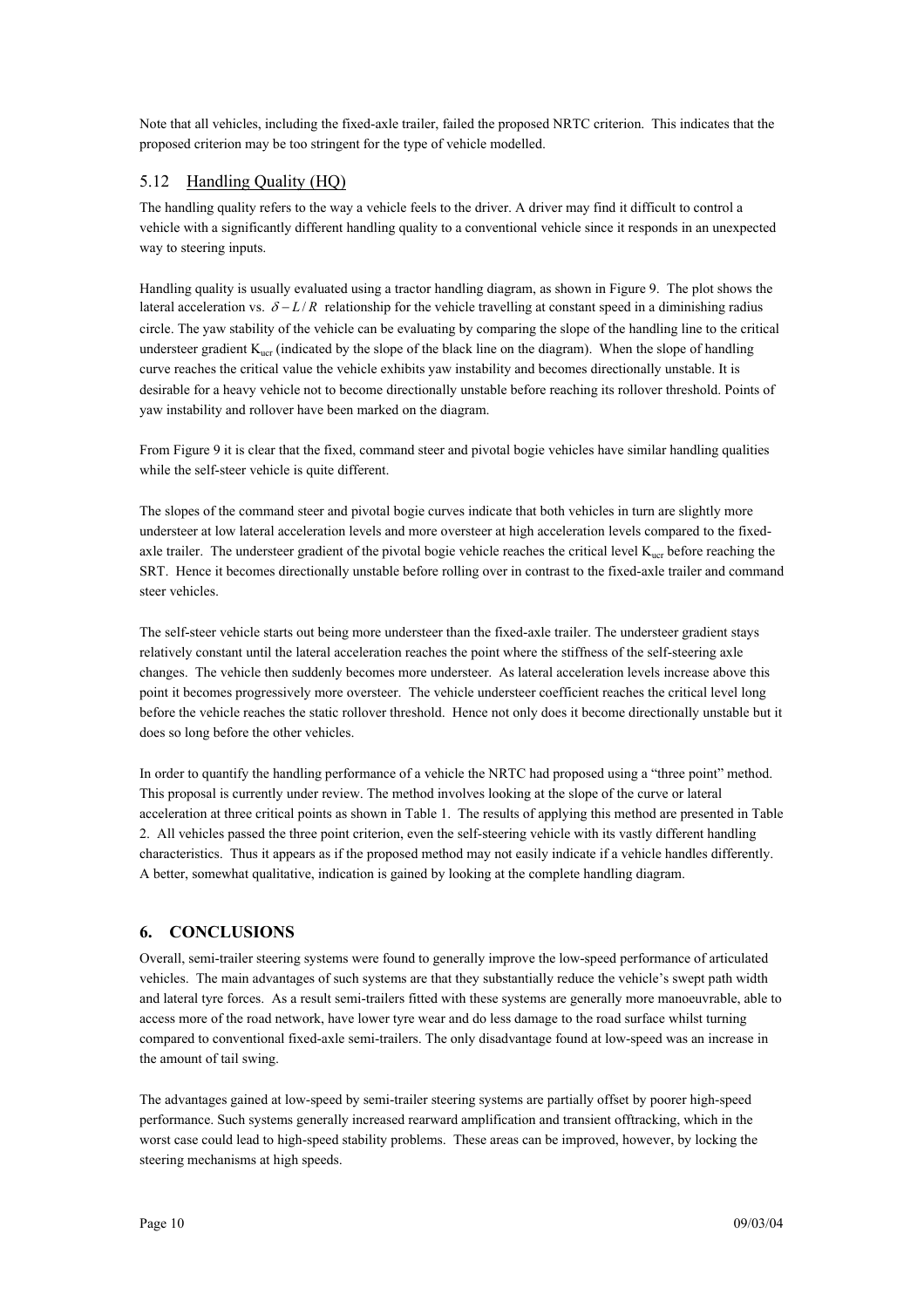The semi-trailer steering systems were found to have little effect on the remaining performance measures. These included the static rollover threshold, load transfer ratio and high-speed steady state offtracking. With the exception of the self-steering system, trailer steering also had little effect on the handling of the vehicle.

Comparatively, no semi-trailer steering system was found to perform better then the others in all areas. The pivotal bogie system generally showed the best low-speed performance due to its ability to steer all trailer axles. However, it also had the worst high-speed performance and tail swing. The self-steer system performed best at high-speeds but did not improve load speed performance by such an extent and greatly influenced vehicle handling. The command steer system generally performed at a level between the other two, showing that it may provide the optimal balance between high and low speed performance.

It is important to note that the comparison has been made using the same standard semi-trailer configuration, based on the type of articulated vehicle currently allowed under U.K legislation. As a result parameters such as the trailer length, axle group location and weight distribution were not varied. It is likely that changing these parameters, so that they are optimal for the type of steering system employed, could further improve both high and low speed performance and lead to safer and more economic articulated vehicles. The introduction of performance based vehicle legislation, such as that being proposed in Australia, would allow steering trailers optimised in this way to operate.

### 6.1 Future Work

The work described in this paper forms the first stage of a larger project concerned with semi-trailer steering systems. The next phase of the project is to validate and calibrate the model, as outlined in Section 3. Further field trials will then be conducted to verify that the main claims made in this paper are correct.

As described above, it may be possible to further improve the performance of steering trailers by changing parameters such as the trailer length, axle group location and weight distribution. More work is required to determine what effect these parameters have and to what extent the performance of the vehicle can be optimised.

The use of active steering systems may also improve performance, especially in those areas that are degraded or not affected by the current passive semi-trailer steering systems. One strategy may involve steering the trailer axles in the same direction as the tractor steer axle at high-speed, similar to four-wheel steering automobiles. It is proposed to investigate various active strategies and verify their performance on a full sized vehicle in the near future.

It is important to note that this study has just compared the performance of the various semi-trailer steering systems. A number of other factors need to be considered when deciding which system is 'best' for a certain application. Such factors include weight, capital and operating costs, durability and adaptability. Whilst this is outside the scope of this project it may be the subject of future work.

# **7. ACKNOWLEDGEMENTS**

The author would like to acknowledge the following organisations and individuals whose help with this project has been invaluable:

- The Cambridge Vehicle Dynamics Consortium (www.cvdc.org)
- The Cambridge Commonwealth Trust and Universities UK
- Carl Henderson from Silvertip Design and Don-Bur
- Hans Prem from RTDynamics
- Alan Dixon from ArvinMeritor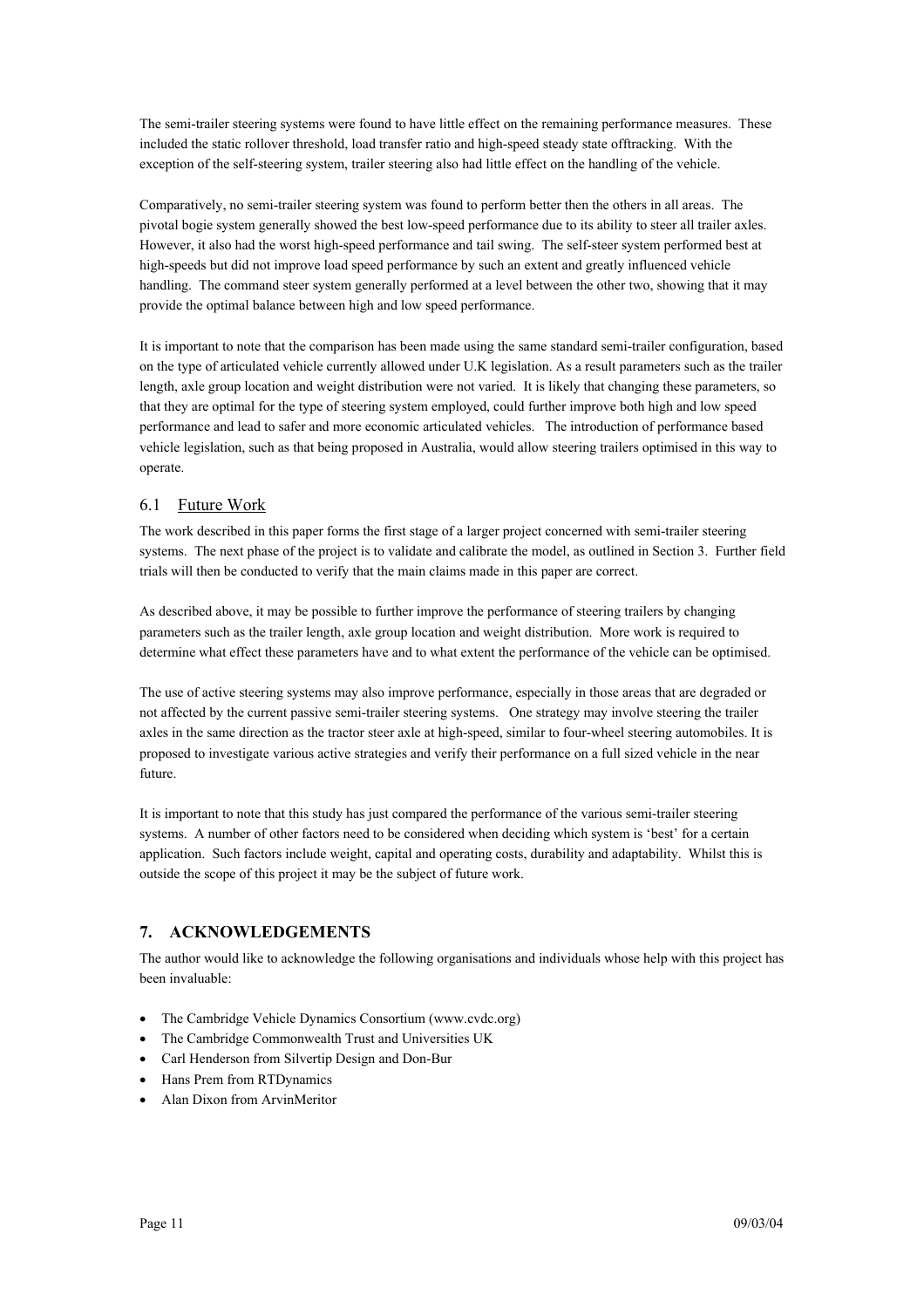#### **8. REFERENCES**

- [1] Woodrooffe, J.H., LeBlanc, P.A., and El-Gindy, M., 1989, "Technical Analysis and Recommended Practice for Double Drawbar Dolly Using Self-Steering Axles", Roads and Transportation Association of Canada, Canada.
- [2] LeBlanc P.A., El-Gindy M. and Woodrooffe J.H., 1989, "Self-Steering Axles: Theory and Practice", SAE Transactions, SAE 891633.
- [3] Jones P. and Wright J., 1995, "Command Steer Trailer Steering", Aston University, UK.
- [4] Sankar S., Rakheja S. and Piche, A., 1991, "Directional Dynamics of a Tractor-Semitrailer with Self- and Force-Steering Axles", SAE Transactions, SAE 912686.
- [5] Henderson, C., 2001, "An Investigaiont into the Dynamic Stability and Road Friendliness of A Pivotal Bogie Semi-Trailer", MSc Thesis, University of Northumbria, Newcastle upon Tyne, UK.
- [6] Prem H., 2002. "Performance Evaluation Of The "Trackaxle" Steerable Axle System", Proceedings 7th ISHVWD, Delft, The Netherlands.
- [7] Gillespie, T.D. and MacAdam, C.C., 1980, "Constant Velocity Yaw/Roll Program", Users' Manual, UMTRI, Ann Arbor, USA.
- [8] Sampson D.J.M., 2002, "Active Roll Control of Articulated Heavy Vehicles", Technical Report CUED/ C-Mech/TR 82, University of Cambridge, Cambridge, UK.
- [9] Society of Automotive Engineers, 1993, "A Test for Evaluating the Rearward Amplification of Multi- Articulated Vehicles", SAE Recommended Practice J2179, SAE, Warrendale, USA.
- [10] Billing, A.M., 1978, "Simulation of Jackknife Control Devices", Report to Ontario Ministry of Transport, Canada.
- [11] Radt, H.S. and Milliken, J.R.,1983, "Non-Dimensionalizing Tyre Data for Vehicle Simulation", Journal of ImechE.
- [12] Fancher P.S. et al., 1986, "A Factbook of the Mechanical Properties of the Components for Single-Unit and Articulated Heavy Trucks", Rept. No. DOT HS 807 125, US Dept. of Transportation. USA.
- [13] Prem, H. et al., 2001, "Definition of Potential Performance Measures and Initial Standards", Discussion Paper, National Road Transport Commission, Australia.
- [14] Prem, H. et al., 2002, "Performance Characteristics of the Australian Heavy Vehicle Fleet", Working Paper, National Road Transport Commission, Australia.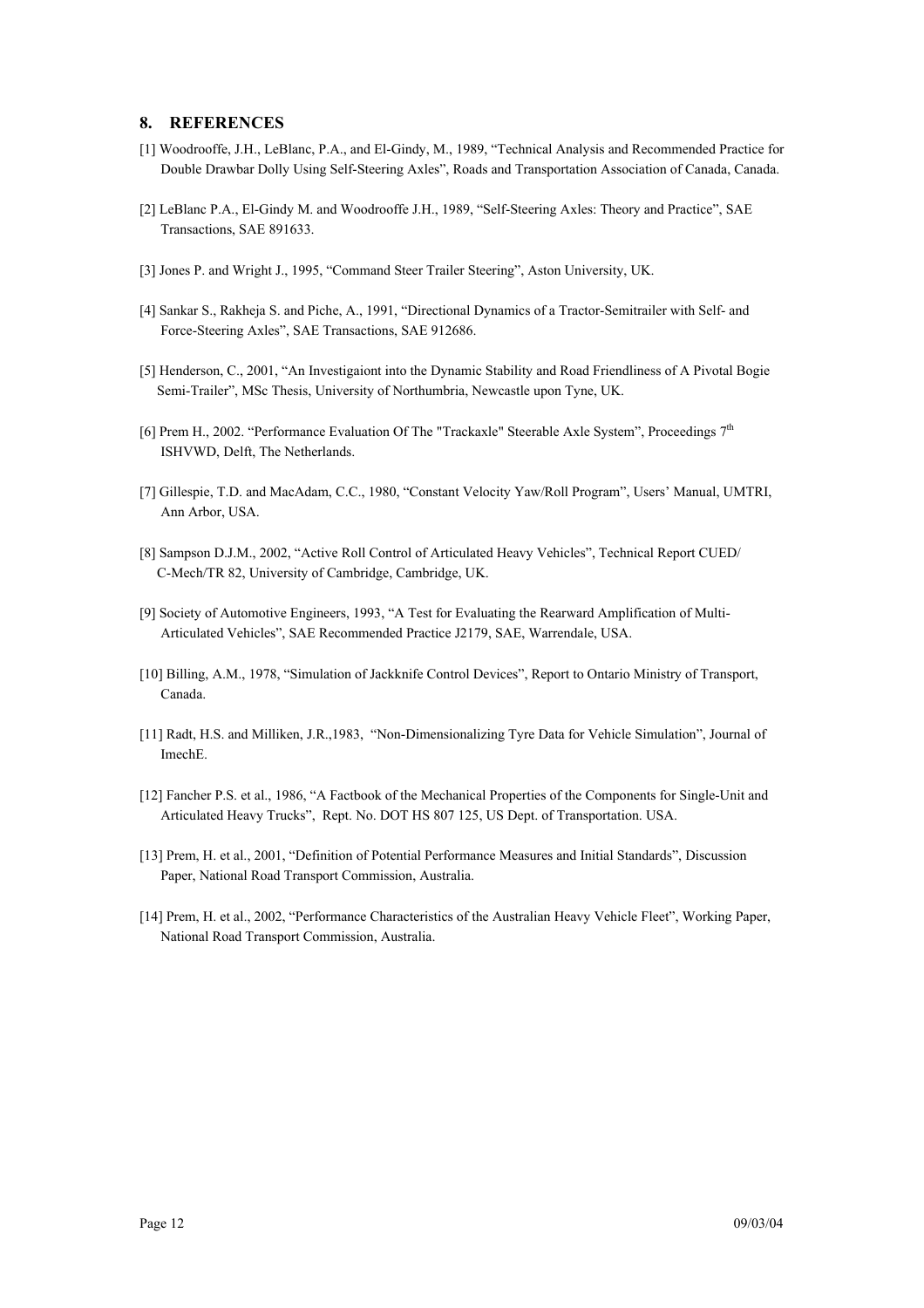# **9. TABLES AND FIGURES**

|                        | PERFORMANCE<br>MEASURE                            | <b>SHORT</b><br><b>NAME</b> | MANEOUVRE                                                                                                                                    | DEFINITION                                                                                                                              | PERFORMANCE LEVEL<br>PROPOSED NRTC                                                                                                                       |
|------------------------|---------------------------------------------------|-----------------------------|----------------------------------------------------------------------------------------------------------------------------------------------|-----------------------------------------------------------------------------------------------------------------------------------------|----------------------------------------------------------------------------------------------------------------------------------------------------------|
| $\stackrel{*}{\equiv}$ | Low-Speed Corner<br>Swept Path Width              | $\mathrm{SPW}_{90}$         | straight approaches to a 11.25 m radius<br>Centre of steer axle to follow path on<br>90° circular arc. Vehicle speed is<br>$10 \text{ km/h}$ | Maximum width of the path swept<br>by the vehicle as it traverses the<br>corner.                                                        | 7.4 m for arterial roads<br>5 m for local roads.                                                                                                         |
| $\stackrel{*}{\sim}$   | Tail Swing                                        | ΓS                          | Same as above                                                                                                                                | of the vehicle travels outside of the<br>Maximum lateral distance the rear<br>front wheel path.                                         | $< 0.35$ m on both approaches.                                                                                                                           |
| $\tilde{3}^*$          | Steer Tyre Friction<br>Demand                     | STFD                        | Same as above                                                                                                                                | $\mathrm{F}_{\mathrm{y1}}$ / $(\mathrm{F}_{\mathrm{z1}}$ . $\mu_{\mathrm{peak}})$ x 100                                                 | $< 80\%$ of the maximum available<br>tyre/road friction.                                                                                                 |
| $\ddot{ }$             | Low-Speed Corner<br>Lateral Tyre Force            | $_{\rm LTF_{90}}$           | Same as above                                                                                                                                | Trailer: Max ([F <sub>y3</sub> , F <sub>y4</sub> , F <sub>y5</sub> )<br>Max $(F_{\gamma2})$<br>Drive:                                   |                                                                                                                                                          |
| 5                      | Low-Speed Circle Swept<br>Path Width              | $\mathrm{SPW}_{360}$        | straight approaches to a 11.25 m radius<br>Centre of steer axle to follow path on<br>360° circular arc. Vehicle speed is<br>10 km/h.         | Maximum width of the path swept<br>by the vehicle as it traverses the<br>circle.                                                        |                                                                                                                                                          |
| $\circ$                | Lateral Tyre Force<br>Low-Speed Circle            | $_{\rm{LTF_{360}}}$         | Same as above                                                                                                                                | Trailer: Max $([F_{y3},F_{y4},F_{y5})$<br>Max $(\mathbf{F}_{y2})$<br>Drive:                                                             | $\mathbf{I}$                                                                                                                                             |
| $\tilde{\tau}^*$       | Static Rollover<br>Threshold                      | <b>SRT</b>                  | Centre of steer axle to follow a 100 m<br>increased from 60 km/h until rollover<br>radius circular path, test speed slowly<br>occurs         | Max $(V^2/Rg)$                                                                                                                          | > 0.35 g                                                                                                                                                 |
| $\rm 8^*$              | Rearward Amplification                            | RA                          | Prescribed-path lane-change manoeuvre<br>Automotive Engineers, 1993b). Vehicle<br>as defined in SAE J2179 (Society of<br>speed is 88 km/h.   | $Max (Ay trainer / Ay front axle)$                                                                                                      | $<$ 5.7 x SRT                                                                                                                                            |
| $\rm \mathring{\circ}$ | High-Speed Transient<br>Offtracking               | P                           | Same as above                                                                                                                                | Maximum lateral distance the rear<br>axle tracks outside the path of the<br>front axle                                                  | $< 0.8 \text{ m}$                                                                                                                                        |
| $10*$                  | Load Transfer Ratio                               | LTR                         | Same as above                                                                                                                                | $abs(sum(F_{y1} - F_{y1}))$ / sum $(F_{y1} + F_{y1})$<br>for the trailer unit                                                           | 0.6                                                                                                                                                      |
| $\stackrel{*}{=}$      | High-Speed Steady State<br>Offtracking            | SSO                         | radius circular path, test speed 100km/h.<br>Centre of steer axle to follow a 393m                                                           | Maximum lateral distance the rear<br>axle tracks outside the path of the<br>front axle                                                  | $< 0.5 \text{ m}$                                                                                                                                        |
| $12*$                  | (Note: Still Under<br>Handling Quality<br>Review) | HQ                          | As specified in El-Gindy, Woodrooffe<br>and White (1991). Vehicle speed of<br>100 km/h.                                                      | $2^{nd}$ point @ over/understeer transition<br>$3^{rd}$ point @ 0.3 g<br>Defined by 3 points on handling curve:<br>$1st$ point $@0.15g$ | $1st$ point: $0.5 < K_u < 2$ deg/g<br>Required values at 3 points:<br>$2nd$ point: A <sub>y</sub> >0.2g<br>$3nd$ point: K <sub>u</sub> >K <sub>uer</sub> |

Note: \* denotes performance measures obtained from [13] and [14].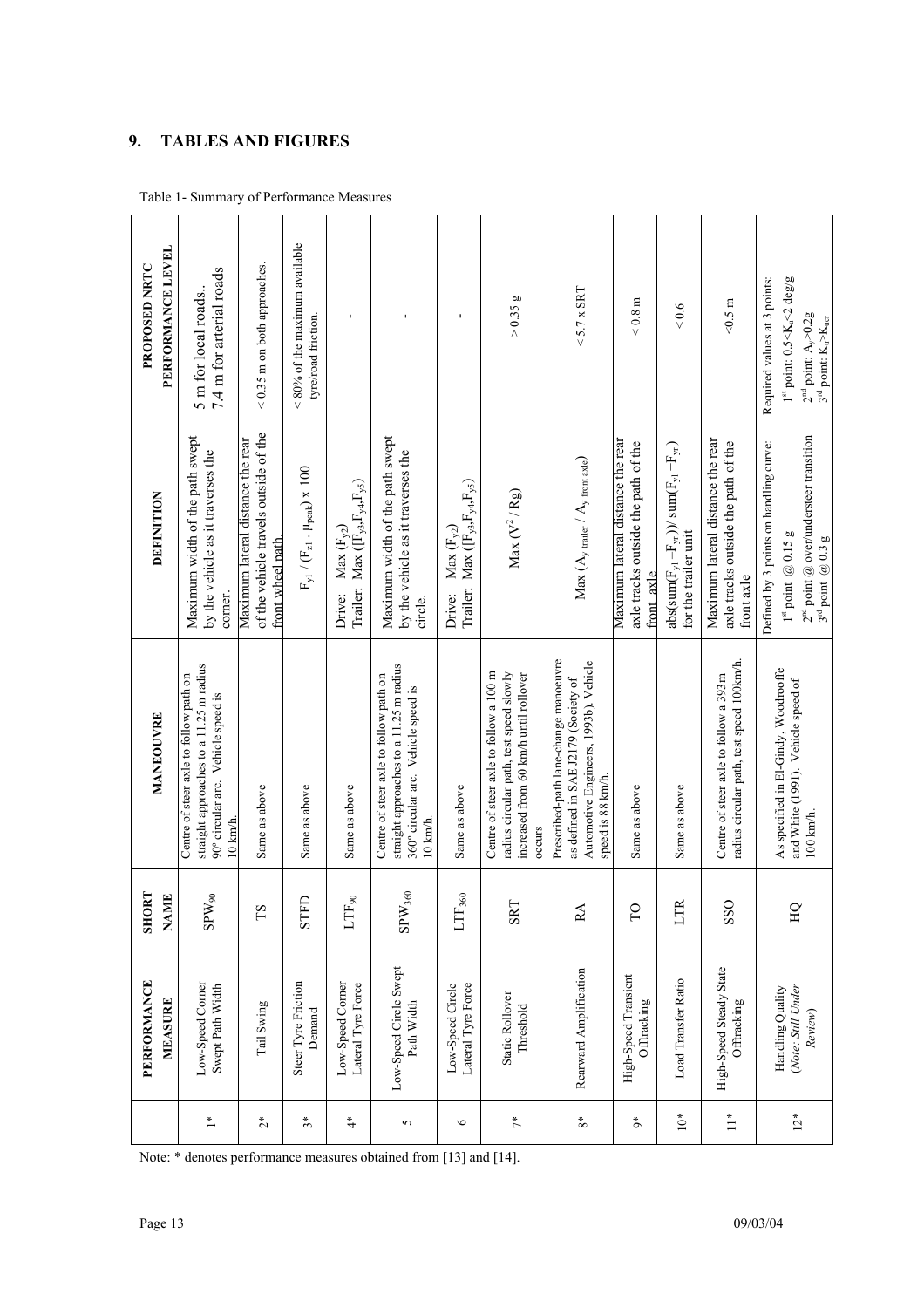|                | <b>PERFORMANCE</b><br><b>MEASURE</b>                    | <b>FIXED-AXLE</b><br><b>TRAILER</b> | <b>SELF-STEER</b><br><b>SYSTEM</b> | <b>COMMAND</b><br><b>STEER</b><br><b>SYSTEM</b> | <b>PIVOTAL</b><br><b>BOGIE</b><br><b>SYSTEM</b> | <b>PROPOSED</b><br><b>NRTC</b><br><b>LEVEL</b> |
|----------------|---------------------------------------------------------|-------------------------------------|------------------------------------|-------------------------------------------------|-------------------------------------------------|------------------------------------------------|
| $\mathbf{1}$   | Low-Speed Corner<br>Swept Path Width<br>$(SPW_{90})$    | 5.2 m                               | 4.9 <sub>m</sub>                   | 4.6 <sub>m</sub>                                | 3.8 <sub>m</sub>                                | $<$ 5 m                                        |
| 2              | Tail Swing<br>(TS)                                      | Ent. 0.08 m<br>Exit none            | Ent. 0.11 m<br>Exit none           | Ent. 0.27 m<br>Exit none                        | Ent. 0.68 m<br>Exit 0.39 m                      | Ent. $< 0.35$ m<br>Exit < $0.35$ m             |
| 3              | <b>Steer Tyre Friction</b><br>Demand<br>(STFD)          | 20.4%                               | 18.4%                              | 15.1%                                           | 14.3 %                                          | ${}<80\%$                                      |
| $\overline{4}$ | Low-Speed Corner<br>Lateral Tyre Force<br>$(LTF_{90})$  | Drive 8.4 kN<br>Trailer 18.5 kN     | Drive 6.4 kN<br>Trailer 14.4 kN    | Drive 3.4 kN<br>Trailer 8.8 kN                  | Drive 2.7 kN<br>Trailer 9.1 kN                  | $\blacksquare$                                 |
| 5              | Low-Speed Circle<br>Swept Path Width<br>$(SPW_{360})$   | 6.3 m                               | 5.9 <sub>m</sub>                   | 5.0 <sub>m</sub>                                | 3.8 <sub>m</sub>                                | $<$ 5 m                                        |
| 6              | Low-Speed Circle<br>Lateral Tyre Force<br>$(LTF_{360})$ | Drive 8.5 kN<br>Trailer 22.0 kN     | Drive 6.6 kN<br>Trailer 18.0 kN    | Drive 3.4 kN<br>Trailer 12.3 kN                 | Drive 3.0 kN<br>Trailer 10.4 kN                 |                                                |
| $\overline{7}$ | <b>Static Rollover</b><br>Threshold<br>(SRT)            | $0.42$ g                            | $0.42$ g                           | $0.42$ g                                        | $0.42$ g                                        | $> 0.35$ g                                     |
| 8              | Rearward<br>Amplification<br>(RA)                       | 1.07                                | 1.07                               | 1.24                                            | 1.38                                            | ${}_{2.4}$                                     |
| 9              | High-Speed<br>Transient<br>Offtracking<br>(TO)          | 0.26 <sub>m</sub>                   | 0.34 <sub>m</sub>                  | 0.31 <sub>m</sub>                               | $0.53 \; \mathrm{m}$                            | $< 0.8$ m                                      |
| 10             | Load Transfer Ratio<br>(LTR)                            | 0.30                                | 0.30                               | 0.34                                            | 0.39                                            | ${}_{0.6}$                                     |
| 11             | High-Speed Steady<br>State Offtracking<br>(SSO)         | $0.53 \; m$                         | 0.60 <sub>m</sub>                  | $0.54$ m                                        | $0.60 \;{\rm m}$                                | $< 0.5$ m                                      |
| 12             | <b>Handling Quality</b><br>(HQ)                         | Pass/Pass/Pass                      | Pass/Pass/Pass                     | Pass/Pass/Pass                                  | Pass/Pass/Pass                                  |                                                |

Note: Shaded cells show values that fail the proposed NTRC criterion from [13] and [14].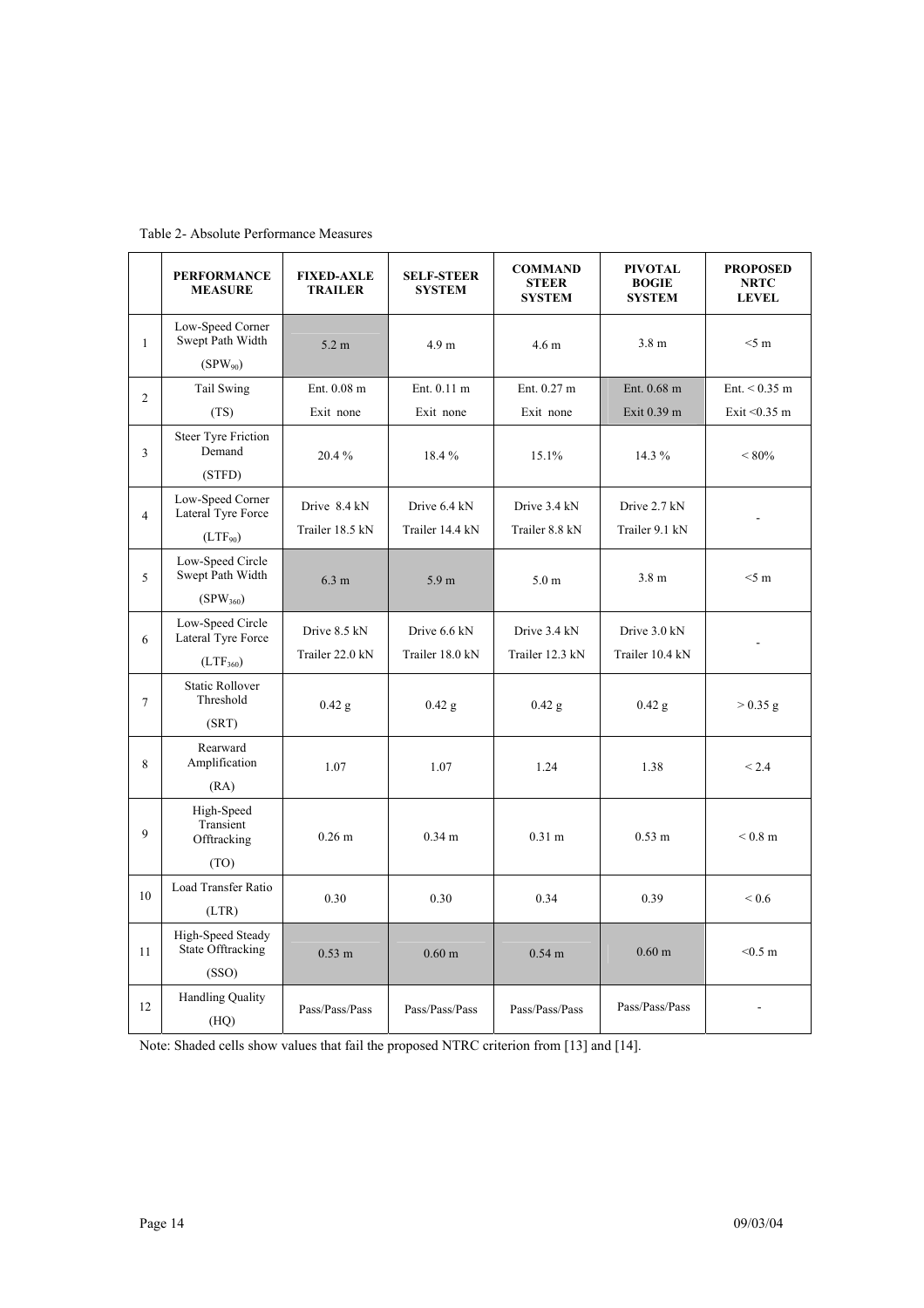|                | <b>PERFORMANCE</b><br><b>MEASURE</b>   | <b>FIXED-AXLE</b><br><b>TRAILER</b> | <b>SELF-STEER</b><br><b>SYSTEM</b> | <b>COMMAND</b><br><b>STEER</b><br><b>SYSTEM</b> | <b>PIVOTAL</b><br><b>BOGIE</b><br><b>SYSTEM</b> |
|----------------|----------------------------------------|-------------------------------------|------------------------------------|-------------------------------------------------|-------------------------------------------------|
| 1              | Low-Speed Corner<br>Swept Path Width   | 1.00                                | 0.94                               | 0.89                                            | 0.73                                            |
|                | $(SPW_{90})$                           |                                     |                                    |                                                 |                                                 |
| $\overline{2}$ | Tail Swing                             | Ent. 1.00                           | Ent. 1.38                          | Ent. 3.38                                       | Ent. 8.50                                       |
|                | (TS)                                   | Exit none                           | Exit none                          | Exit none                                       | Exit > 10                                       |
| 3              | <b>Steer Tyre Friction</b><br>Demand   | 1.00                                | 0.90                               | 0.74                                            | 0.70                                            |
|                | (STFD)                                 |                                     |                                    |                                                 |                                                 |
| $\overline{4}$ | Low-Speed Corner<br>Lateral Tyre Force | Drive 1.00                          | Drive 0.76                         | Drive 0.40                                      | Drive 0.32                                      |
|                | $(LTF_{90})$                           | Trailer 1.00                        | Trailer 0.94                       | Trailer 0.48                                    | Trailer 0.49                                    |
| 5              | Low-Speed Circle<br>Swept Path Width   | 1.00                                | 0.94                               | 0.79                                            | 0.60                                            |
|                | $(SPW_{360})$                          |                                     |                                    |                                                 |                                                 |
| 6              | Low-Speed Circle<br>Lateral Tyre Force | Drive 1.00                          | Drive 0.78                         | Drive 0.40                                      | Drive 0.35                                      |
|                | $(LTF_{360})$                          | Trailer 1.00                        | Trailer 0.82                       | Trailer 0.56                                    | Trailer 0.47                                    |
| $\overline{7}$ | <b>Static Rollover</b><br>Threshold    | 1.00                                | 1.00                               | 1.00                                            | 1.00                                            |
|                | (SRT)                                  |                                     |                                    |                                                 |                                                 |
| 8              | Rearward<br>Amplification              | 1.00                                | 1.00                               | 1.16                                            | 1.29                                            |
|                | (RA)                                   |                                     |                                    |                                                 |                                                 |
| 9              | High-Speed<br>Transient<br>Offtracking | 1.00                                | 1.31                               | 1.19                                            | 2.04                                            |
|                | (TO)                                   |                                     |                                    |                                                 |                                                 |
| 10             | Load Transfer Ratio<br>(LTR)           | 1.00                                | 1.00                               | 1.13                                            | 1.30                                            |
| 11             | High-Speed Steady<br>State Offtracking | 1.00                                | 1.13                               | 1.02                                            | 1.13                                            |
|                | (SSO)                                  |                                     |                                    |                                                 |                                                 |
| 12             | <b>Handling Quality</b><br>(HQ)        |                                     |                                    |                                                 |                                                 |

Table 3- Normalized Results Relative to Fixed Trailer

Note: Shaded cells show values that are worse than the fixed-axle trailer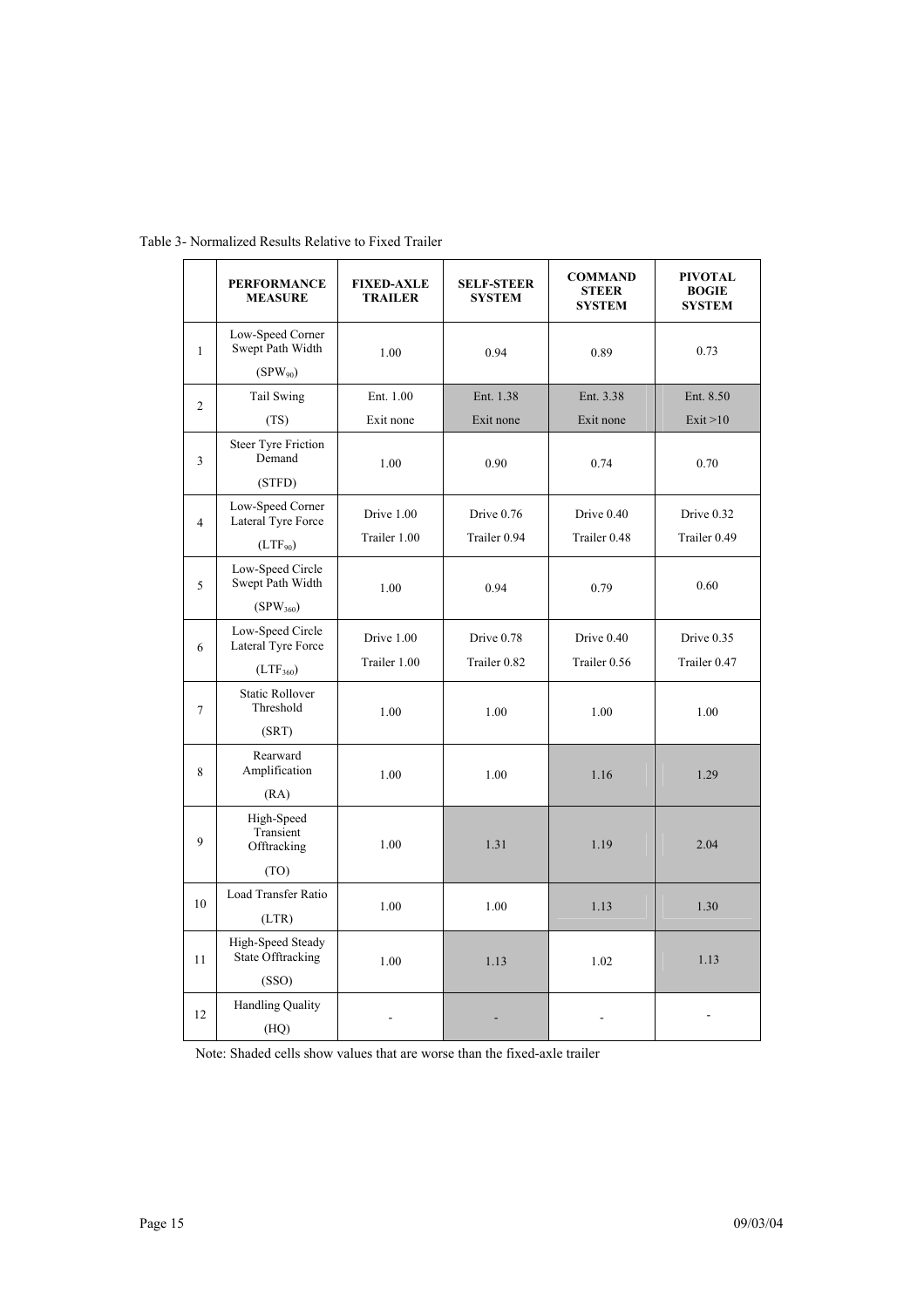

Figure 1 – Self Steering Axle Lateral Tyre Force vs Steer Angle Relationship [2]



Figure 2– Command Steer Low Speed Geometry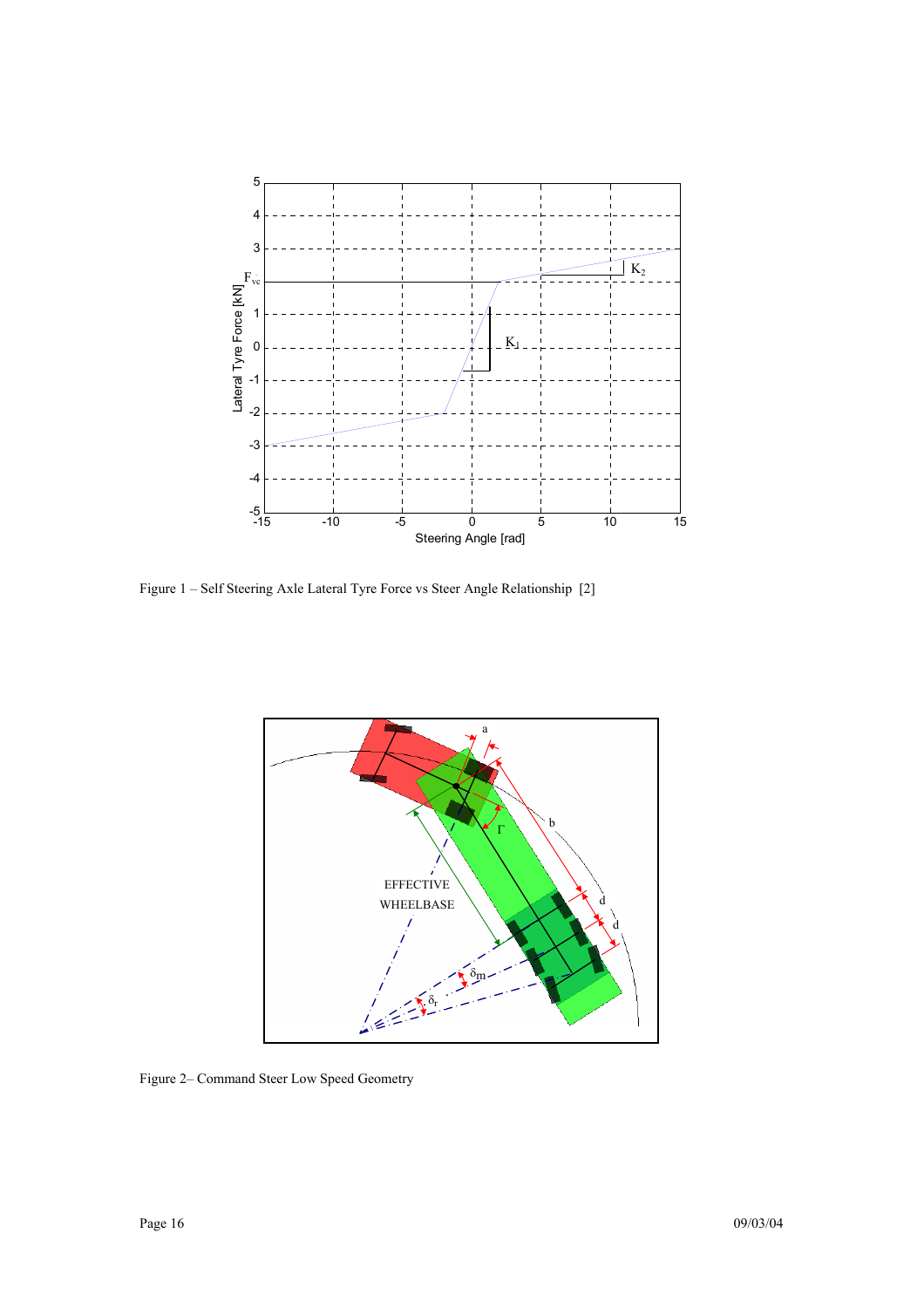

Figure 3– Pivotal Bogie Low Speed Geometry



Figure 4– Simulation Model Weights and Dimensions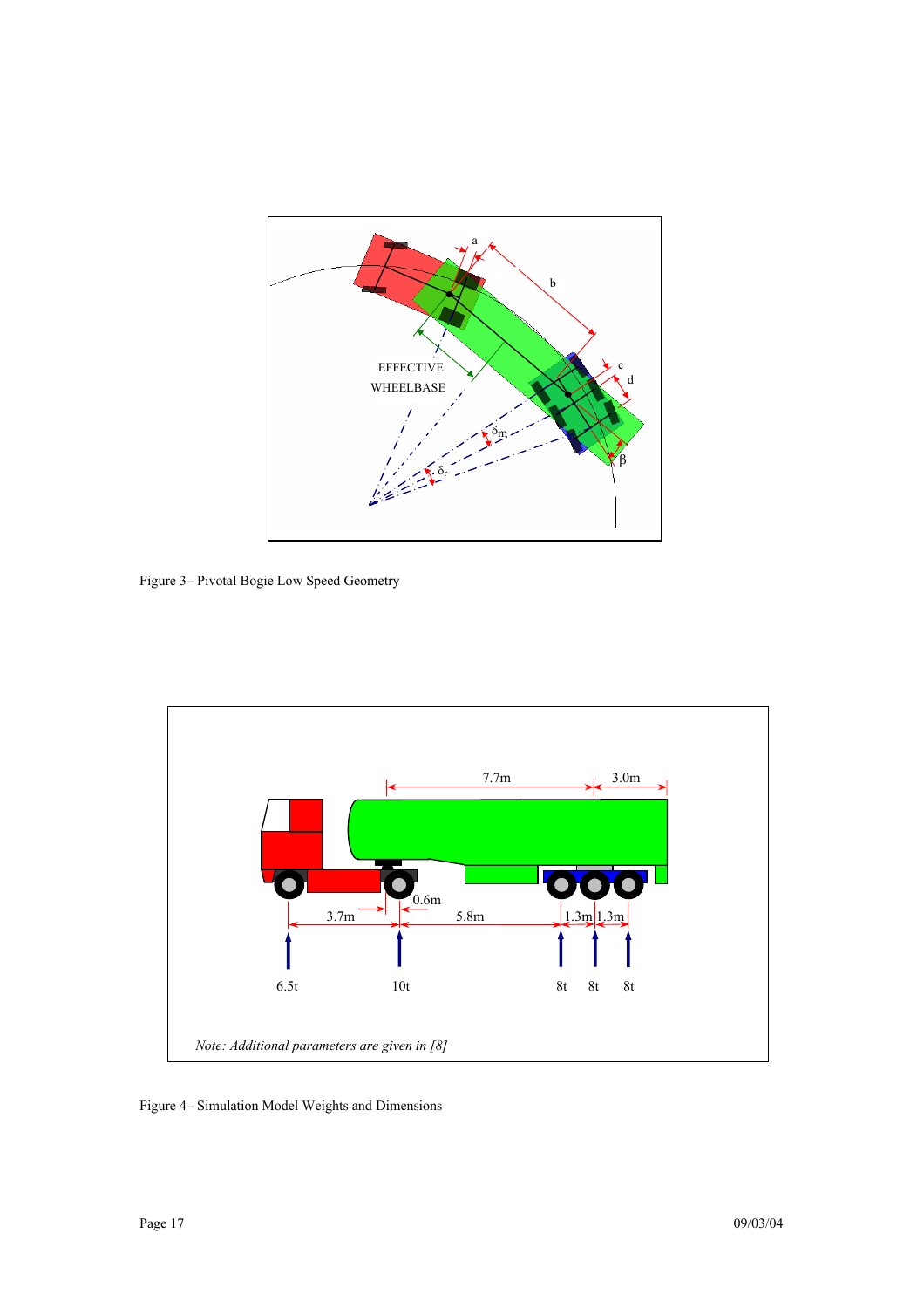

Figure 5- Simulation Program Block Diagram



Figure 6- Driver Sub-Model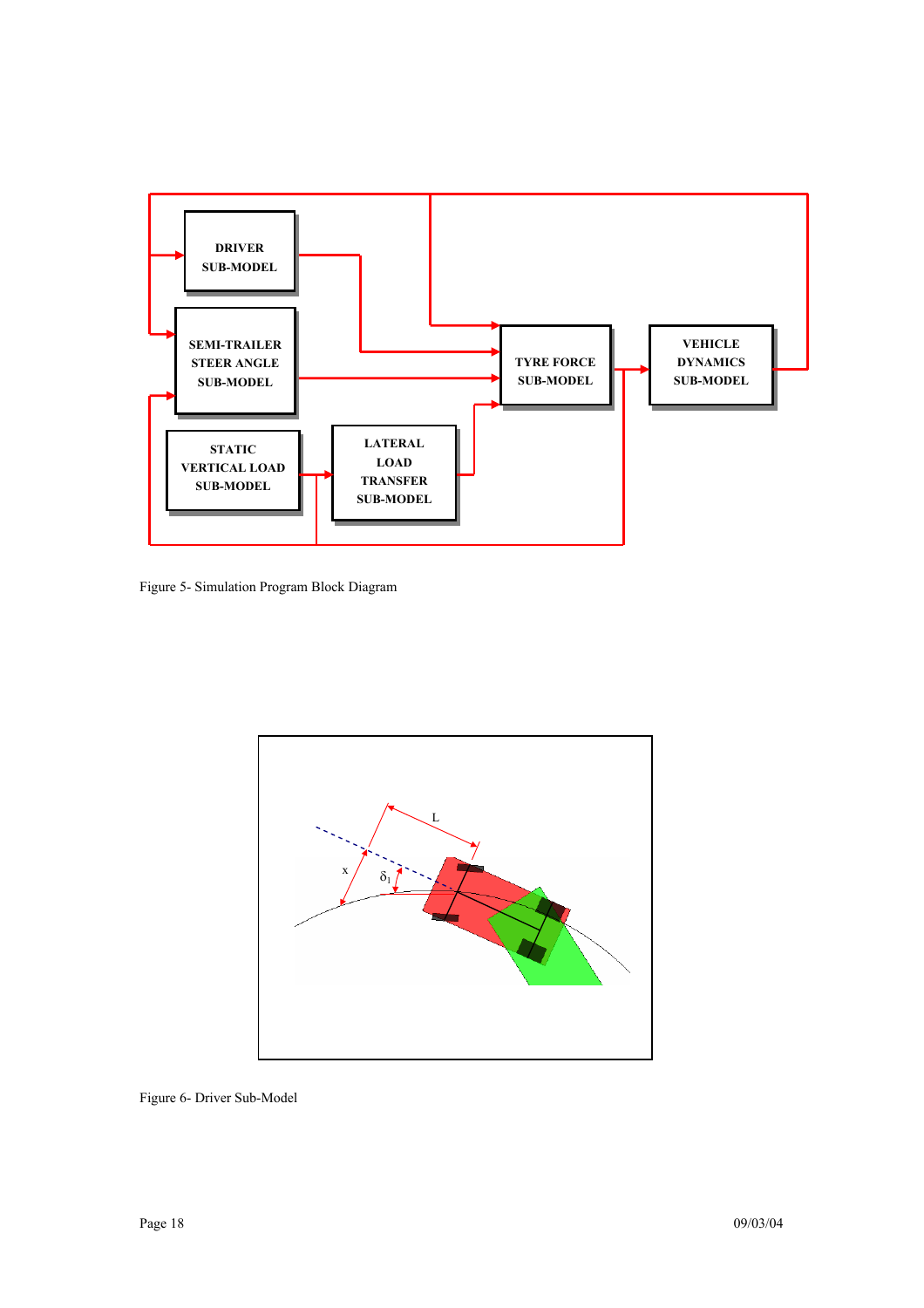

Figure 7 – Path Followed by Trailer Group in Low Speed Manoeuvres



Figure 8 – Path Followed by Trailer Group in a High-Speed Lane Change